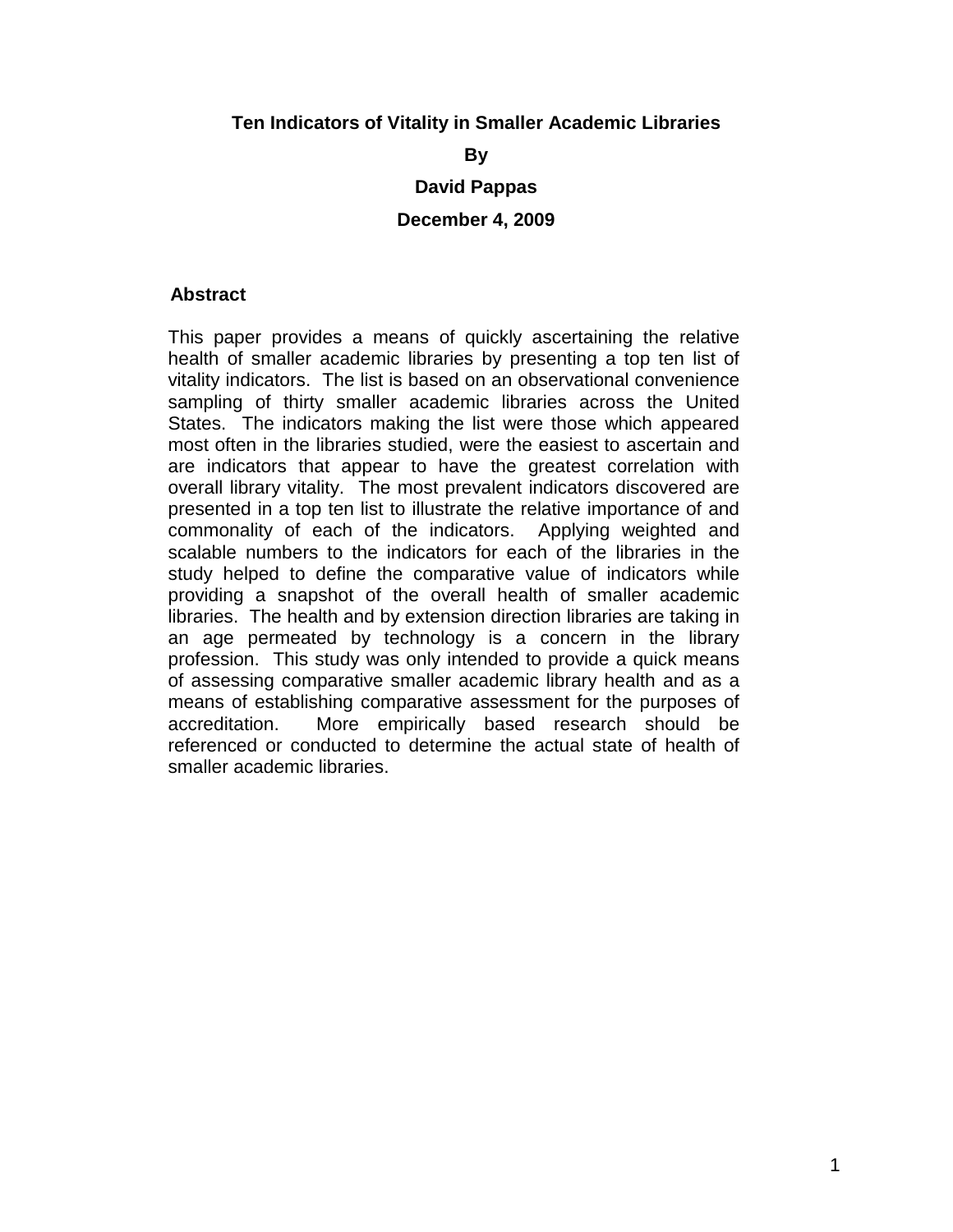## **Ten Indicators of Vitality in Smaller Academic Libraries**

#### **INTRODUCTION**

The library is anachronistic to the future of education one senior university official declared in 2003. Under the impetus of the widespread dissemination of new information technologies, for decades pundits have predicted the demise of the library as a contributing entity in higher education. Hopefully the viewpoint expressed above is an aberration. Within the library profession there is an enduring thread of optimism about the future of the academic library. One recent library graduate student wrote, "In understanding and exploring technological changes, librarians not only participate in the information revolution but help direct its course."<sup>1</sup> Is the smaller academic library disappearing or is there truly cause for optimism about the future? What criteria can educators or librarians use in smaller academic institutions to suggest a library is comparatively healthy or not?

Professional standards and accreditation agencies have traditionally offered an external means of assessing the vitality of a library. Professional and accreditation standards are time consuming to prepare for, are often out of date and are erratically applied across the continuum of libraries. For instance the current ACRL standards, which rely on comparative and qualitative criteria rather than on quantifiable standards can ostensibly, make any library look good if the comparative group of libraries are underfunded and understaffed. Another senior university official rejected ACRL comparative standards analysis of peer institutions as an assessment tool on the grounds the school they represented is too unique to be compared to other universities. At the same school the visitation follow-up accreditation report listed a total of twenty-eight library concerns'. Only one of the twenty-eight concerns was addressed in the subsequent six years. Across smaller academic institutions the power of accreditation standards as a catalyst for positive change or even as a means of indicating effectiveness has dissipated. The academic institution has no obligation to adhere to or apply consistent standards.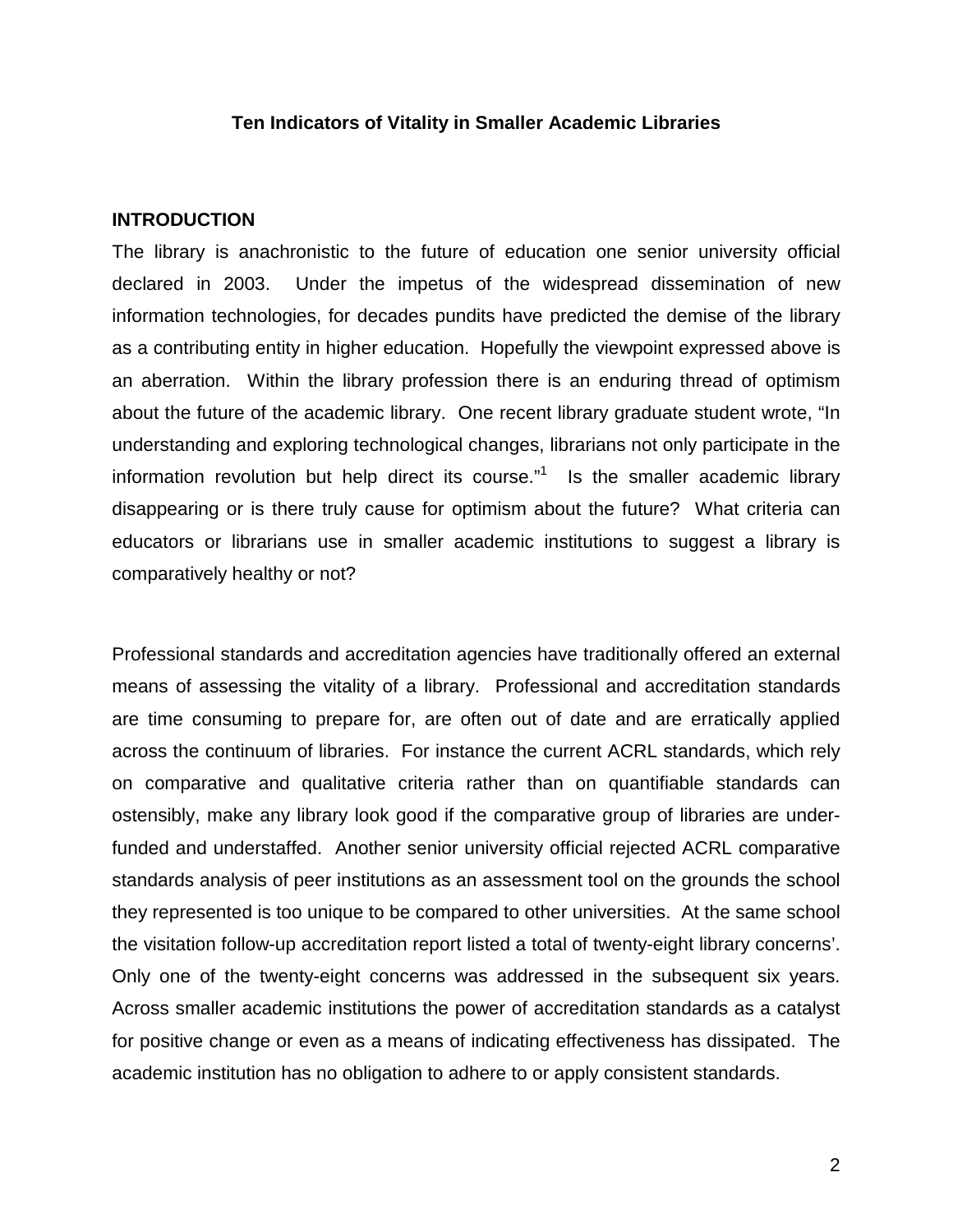If institutional assessment or accreditation criteria are suspect in determining value what is the alternative? Complex qualitative formulas may not be the answer either as librarians in smaller academic institutions often face severe constraints upon their time. This paper presents one observer's top ten list of vitality indicators that may provide the librarian with a quick means of ascertaining the health of a smaller academic library.

# **THE STUDY**

The list of vitality indicators that follows was derived from a qualitative study based on direct in-person observations of thirty-one smaller academic libraries across eighteen states. The selection of the libraries in the study was not strictly random. Only those libraries which advertised a library director or equivalent position vacancy over the last four years were included in the study. In fact, the study originated as an anticipated short-term search for a new job, which early in the search process turned into an unexpected observational study of library vitality.

Only smaller academic libraries were included in the study. Inclusion was confined to those libraries where the only required educational credential of the library's chief administrative officer was the terminal MLS degree and the enrollment of the institution was between 1,000 and 5,000 FTE students. The study included twelve private institutions, eight public institutions and ten community colleges.

## **THE TOP TEN INDICATORS OF VITALITY**

## **1. COMFORT**

The tremendous potential libraries offer higher education in contributing to or perhaps even becoming centric to the success of students in the knowledge age is just beginning to be exploited in smaller academic institutions. This exploitative response is primarily manifesting itself in the form of required information literacy skills and the regeneration of a centralized learning experience found in the physical facilities and services of the library. Comfort as an indicator of vitality comes first on the list because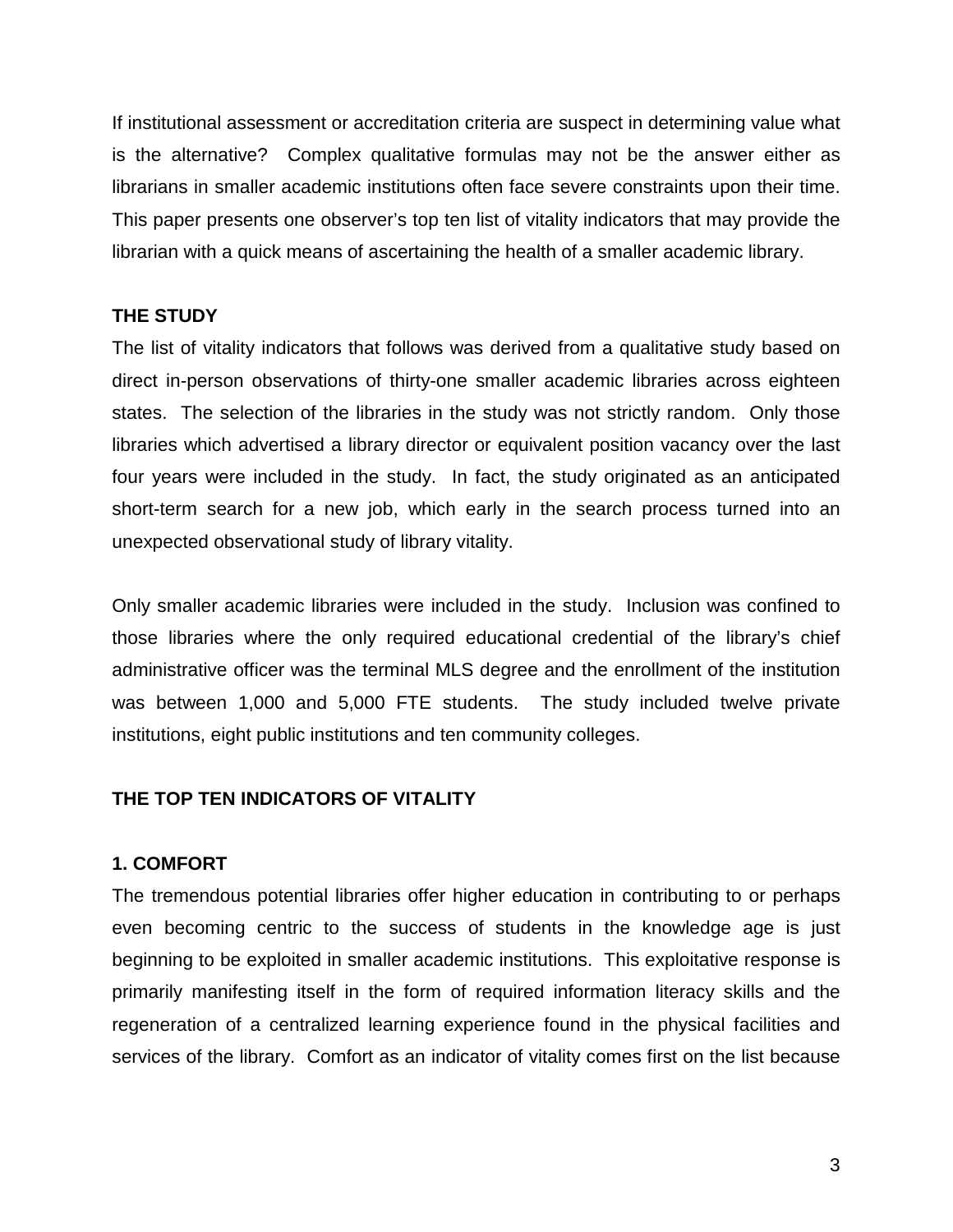without adequate facilities to learn or practice the skills learned, required information literacy standards arguably will have less impact on the learning experience.

The economic pressure to adopt a true business model of management rather then a model of political expediency may be more responsible for shifting attention back to the student than any significant influence on the part of librarians. The business model advises that the educator needs to think of the student as a consumer. The student as a consumer demands the creation of an atmosphere of convenience, comfort and easily accessible services. For the purpose of this study the concepts comfort, convenience, and access are consolidated under the collective label of comfort. Comfort is the deliberate creation of a variably configured and attractive environment that becomes the first-choice option of students as the place to go for any academic directed activity outside of the physical or virtual classroom and even as an appealing alternative for personal activity such as social interaction or recreation. Many variables contribute to the achievement of comfort, a few of them are: lounge seating, artwork, attractive display shelving, places where students can be noisy, places where a student can have quiet, access to multi-media production technology, natural lighting, the availability of immediate assistance for any academic related question, access to a variety of information processing software, and immediate access to refreshments.

The idea of maximizing the learning experience of the student centered in the library is hardly a new one. Libraries have been designed as comfortable settings for serious research for centuries. Unfortunately this historical ideal appears to be fading if the age of and the attention given to the library facilities represented in the study is any indication. The reasonable life expectancy of a library building without significant capital improvement is not more than thirty years.<sup>2</sup> In



the study four library facilities were three years old or newer at the time of the study, five libraries were three to fifteen years old, four libraries were fifteen to thirty years old and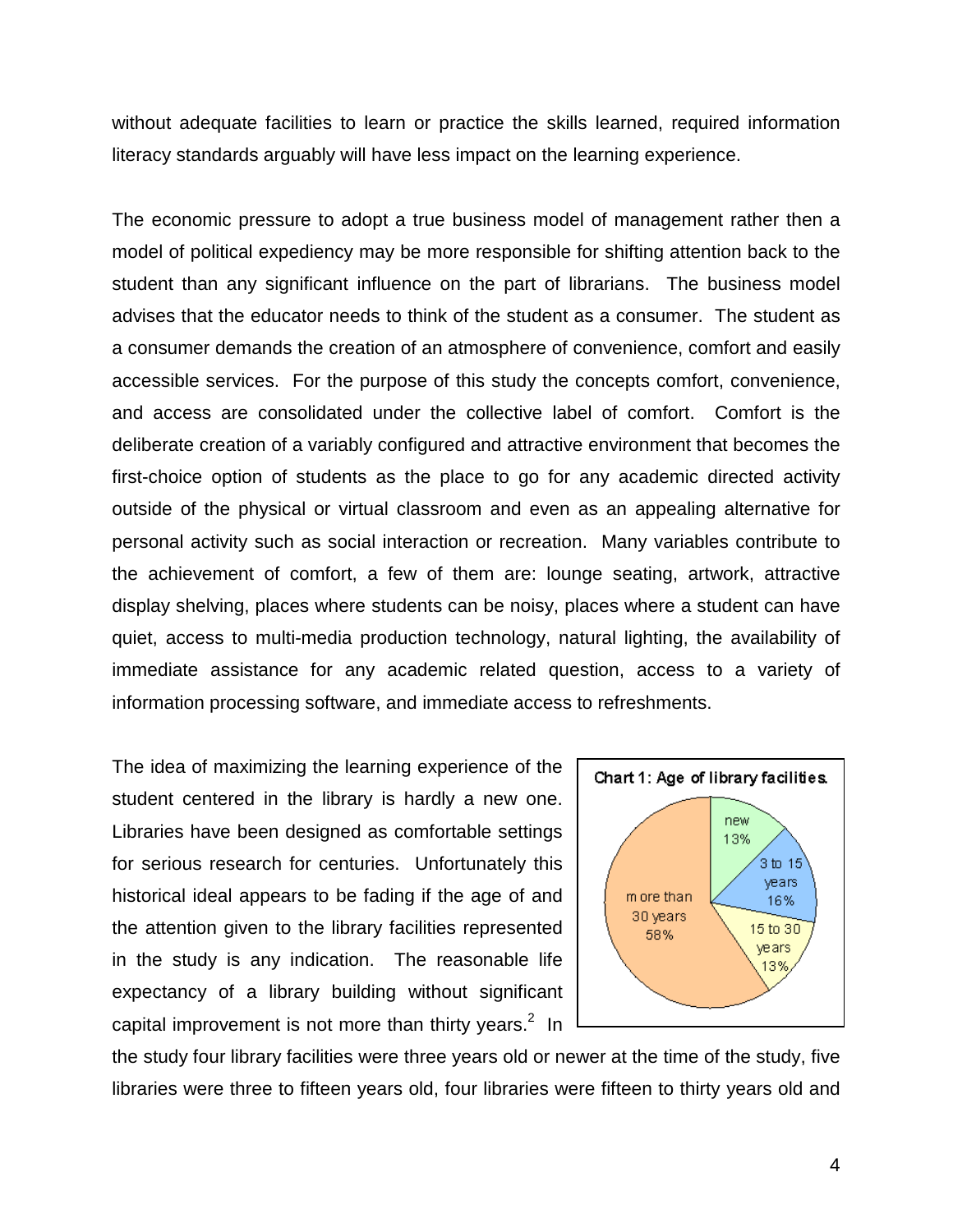nineteen libraries were thirty years old or older (see chart 1). Although there was no tangible evidence to support their claims, officials at four institutions with older libraries did allege that new construction or significant library expansion of the library would begin sometime in the next five years.

The age of a building alone should never be considered as symptomatic of comfort. Often guided by commercial hype and marketable fads institutional priorities have been inexorably drawn toward encroaching technologies, devolving bureaucracies and deceptive economics. Many technology based services provided by libraries have been disbursed elsewhere across campus. In the study disbursement of what have often been seen as library services included PC labs, media services, remedial services, departmental libraries, and 'commons' areas. From the perspective of the intuitional executive, disengaging traditional services from the library can be driven by desirable financial or political goals, which not unpredictably all too often takes precedence over student comfort. Another aspect of dispersal of services seen on the campuses under observation was the institutional penchant for the centralization of select services and/or the injection of additional procedural layers. Acquisitions, reference, systems, and administration functions where those most often caught up in institutionally imposed centralization efforts. The centralization of services is driven by the often specious goal of saving costs. In practice the centralization of services appears to rarely save cost or reduce workload, but it did appear to distance decision-making authority from the service contact point with the student.

Arguably comfort as an indicator of vitality is subjective. Yet, even a superficial inspection yielded an immediate sense of the qualitative level of comfort offered by each library visited. Comfort proved relatively easy to spot, another reason why comfort as a vitality indicator belongs high on the list. Comfort is the most obvious representation of institutional commitment to the learning experience for students and of the recognition of the library as a potent influence in the current and future success of students. For example, at one academic library in Illinois the presence of a public services librarian's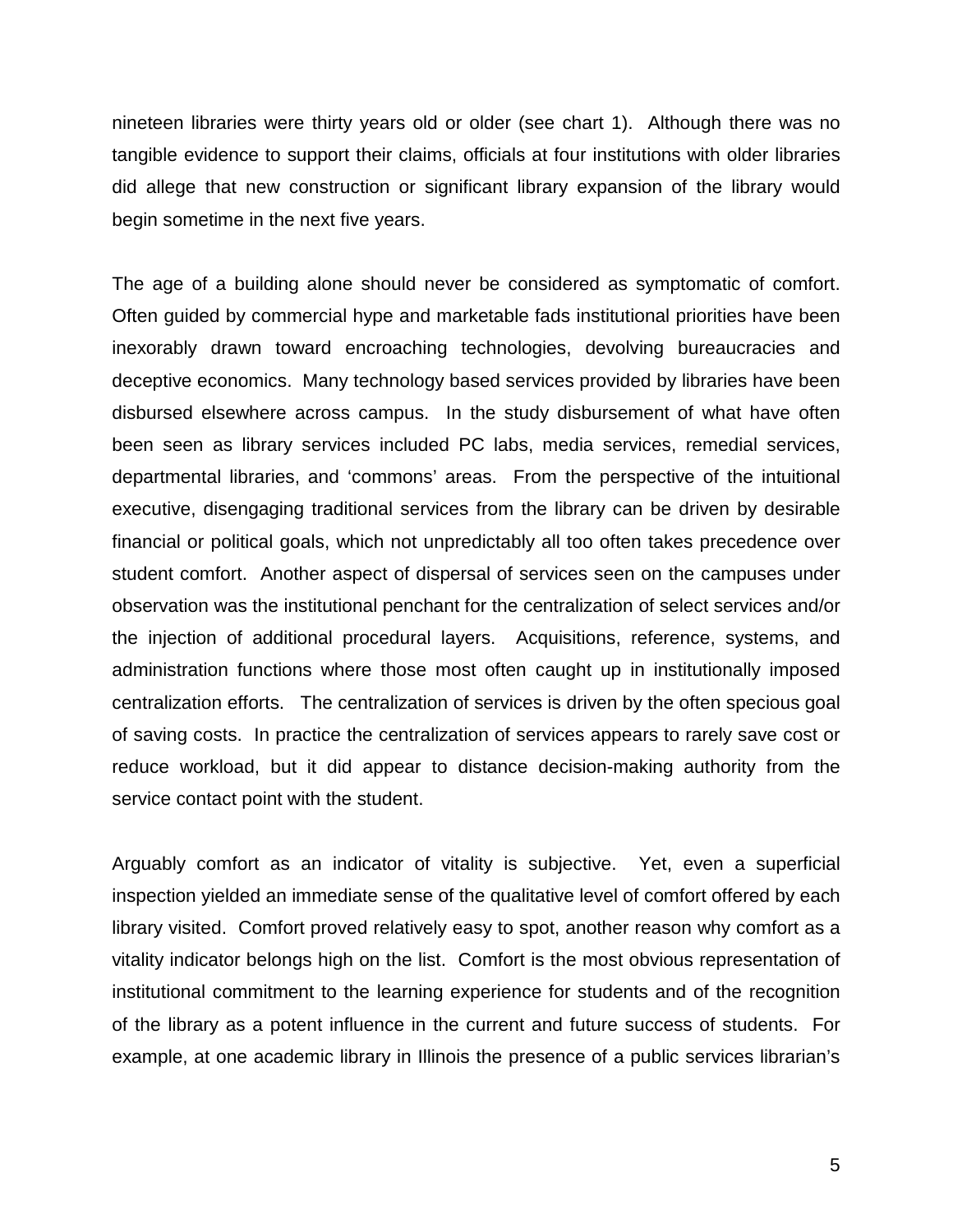only office or work space occupying the middle of the open stacks area on the main floor of the library is not a trait of comfort.

The achievement of comfort can be incremental. For example, credit for comfort was given to a library in a forty year old building where 84 inch high book stacks were recently dismantled from in front of large outdoor facing windows and in their place was installed new lounge seating, new current periodicals display shelving, half-height media shelving and individual state-of-the-art CD/DVD viewing/listening stations. New construction or new anything like carpet does not by association imply the existence of comfort. In one instance, it was difficult to construe brand new thin carpet squares as a replacement for plush, sound-dampening, carpeting as a move toward comfort. In another instance at a college in Texas a brand new building had just been completed. The new building did not include any classrooms or individual study rooms. Instruction took place in the middle of the main floor around the only computers accessible for patron use. The new building was less than two years old at the time of the visit and yet the stacks were already at one hundred percent capacity. The staff areas were poorly designed around a centralized cramped and shared work space. Plus, the new building actually turned out to be less than half the size of the building it replaced. This situation in Texas may be more revealing of a disengaged institutional executive than it is of any kind of an attempt to achieve a sustainable or appealing learning experience for students.

The best comfort scenario was found at a library in Iowa in which a large new building had been constructed in the last five years. All the furnishings were new and variegated. The stacks were at less than 40% of capacity. There were two instructional classrooms and more than a dozen smaller group or individual study, meeting or multimedia use rooms in the building. There were three unused staff offices awaiting future growth. There were climate controlled archives. There were plenty of windows. There was a staff lounge. There was a staff meeting room. There was artwork throughout the building including a designated art gallery. There was a food court within thirty feet of the main entrance. There was plenty of storage space. There was even a small locker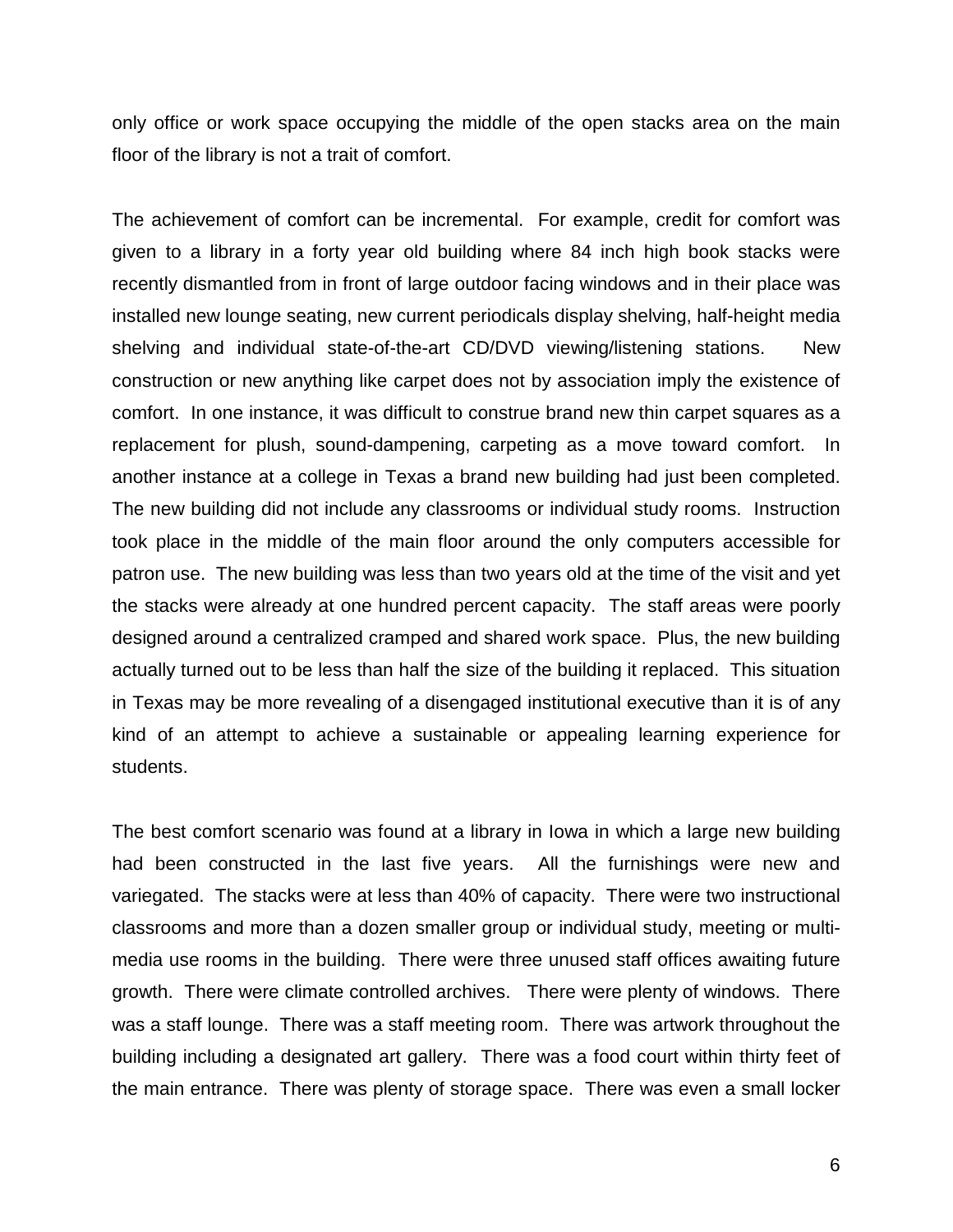room with shower facilities for staff use. Clearly it is possible that a high degree of comfort can be realized even at a school with less than 2,000 students.

### **2. INFORMATION LITERACY**

As mentioned, the existence of required information literacy skills is considered to be on a par with comfort as a significant indicator of vitality. While there are exceptions, higher education in general has been slow to react to the encroachment of technology and the coming of age of the micro-chip generation of students. Change inertia appears to be particularly persistent in the smaller academic institution. The lingering commercially-hyped and dominant operational attitude found in smaller academic institutions was that the mere procurement of bleeding edge technology and the offering of computer literacy classes—all too often confused with information literacy—is analogous to success in higher education. As technology continues to evolve into affordable individually designed consumer technology the need for higher education to provide high-cost hardware and software infrastructure solutions diminishes, but the critical need to provide adequate education in information navigation remains and continues to expand.

Slowly permeating the ranks of the decision-makers is the idea that the mere presence of technology may not in fact be any sort of a guarantee for success in education or in life. A response to the advent of technology and the microchip generation that appears to be most promising and is gaining momentum even in smaller academic institutions is the inclusion of standardized and testable life-long learning skills in the curriculum like information literacy, critical thinking, literacy and oral communication. Librarians have always been strong advocates for the inclusion of required information literacy skills in the curriculum, but it is uncertain if this has significantly influenced institutional direction or curriculum change. A more likely influence on change is the sluggish realization that content turnover in many professions is too fast for content based instruction to keep pace with learning and the ease with which content can be accessed and manipulated on the job may obviate the need for content based education in some programs. There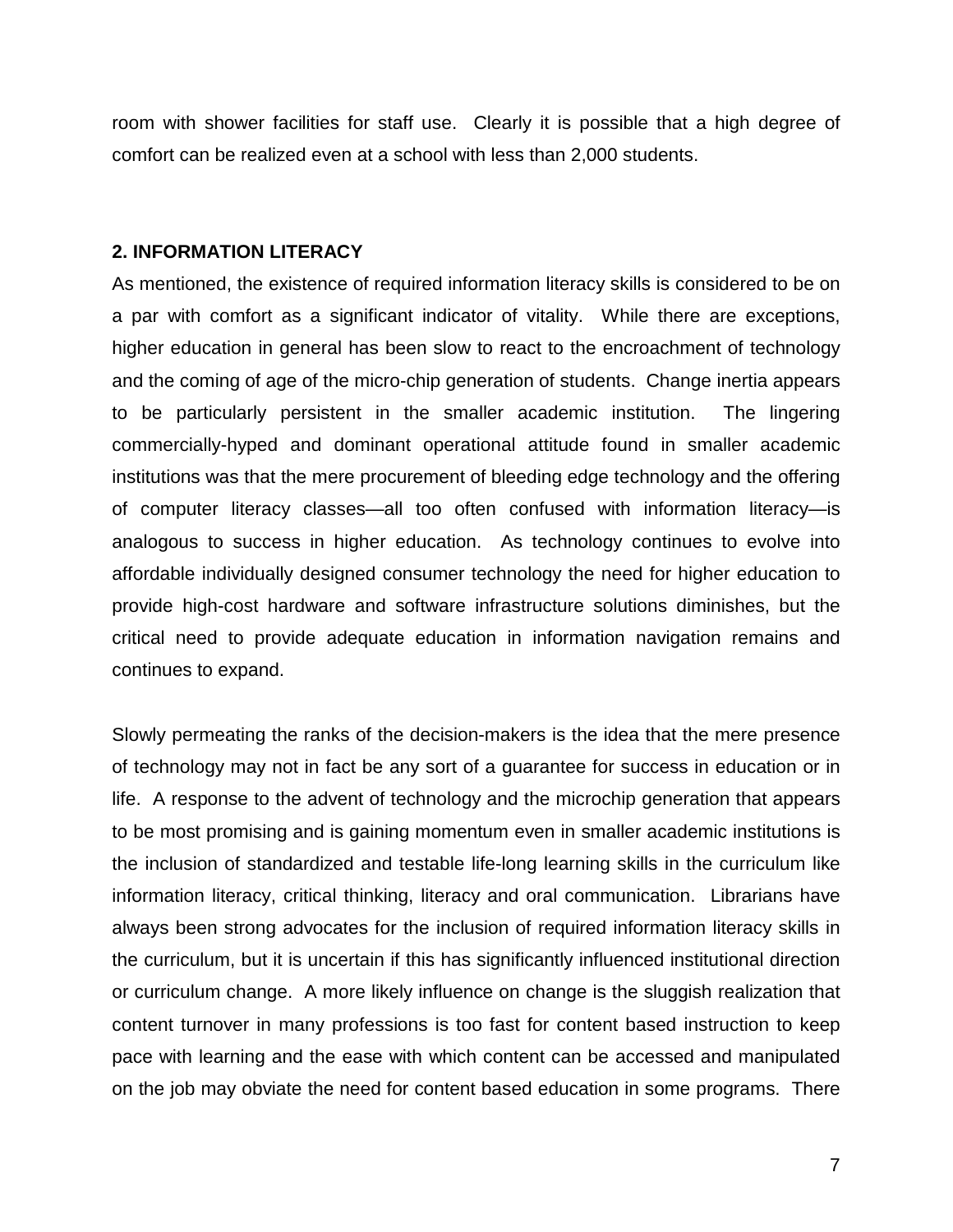are few institutions of higher education that do not include, at least in some form, forcredit experiential learning and assessable learning skills in the curriculum.

Required life-long learning skills are often found in the general education core requirements of the institution. To support that goal, the existence of required information literacy skills was easy to ascertain, usually by a simply checking the course catalog. While the study often revealed the presence of required life-long learning skills, the notable absence of required information literacy skills was mystifying. Perhaps the exclusion of information literacy skills is a legacy of the hitherto prevailing institutional executive misperception that computer literacy and information literacy are one and the same thing or perhaps it is more an ingrained perception that the library is merely a keeper of increasingly outdated and unneeded information rather than a potentially critical instructional component in the success of students.

Only four institutions in the study required any form of information literacy standards in the curriculum. Oddly, among these four institutions three different methodologies were used in delivering and managing the standards. In two cases the requirements were ephemerally integrated with other required coursework in the curriculum, contained mostly within two core general education English classes. In another institution the information literacy requirements took the form of a basic skills test and were applied by a non-library managed unit as part of one state's mandate for public higher education. In the final institution extensive information literacy requirements were found in a separate credit bearing class, which the student could test out of, based on the attainment of a basic skill level using ACRL information literacy standards. None of the institutions in the study subjected information literacy to systematic learning outcomes assessment.

In scoring the vitality level of the libraries in the study some credit was given to those institutions which were making evidentiary progress toward the inclusion of required information literacy standards. For example at one school in Texas, while there were no information literacy requirements in the curriculum, there was a recently activated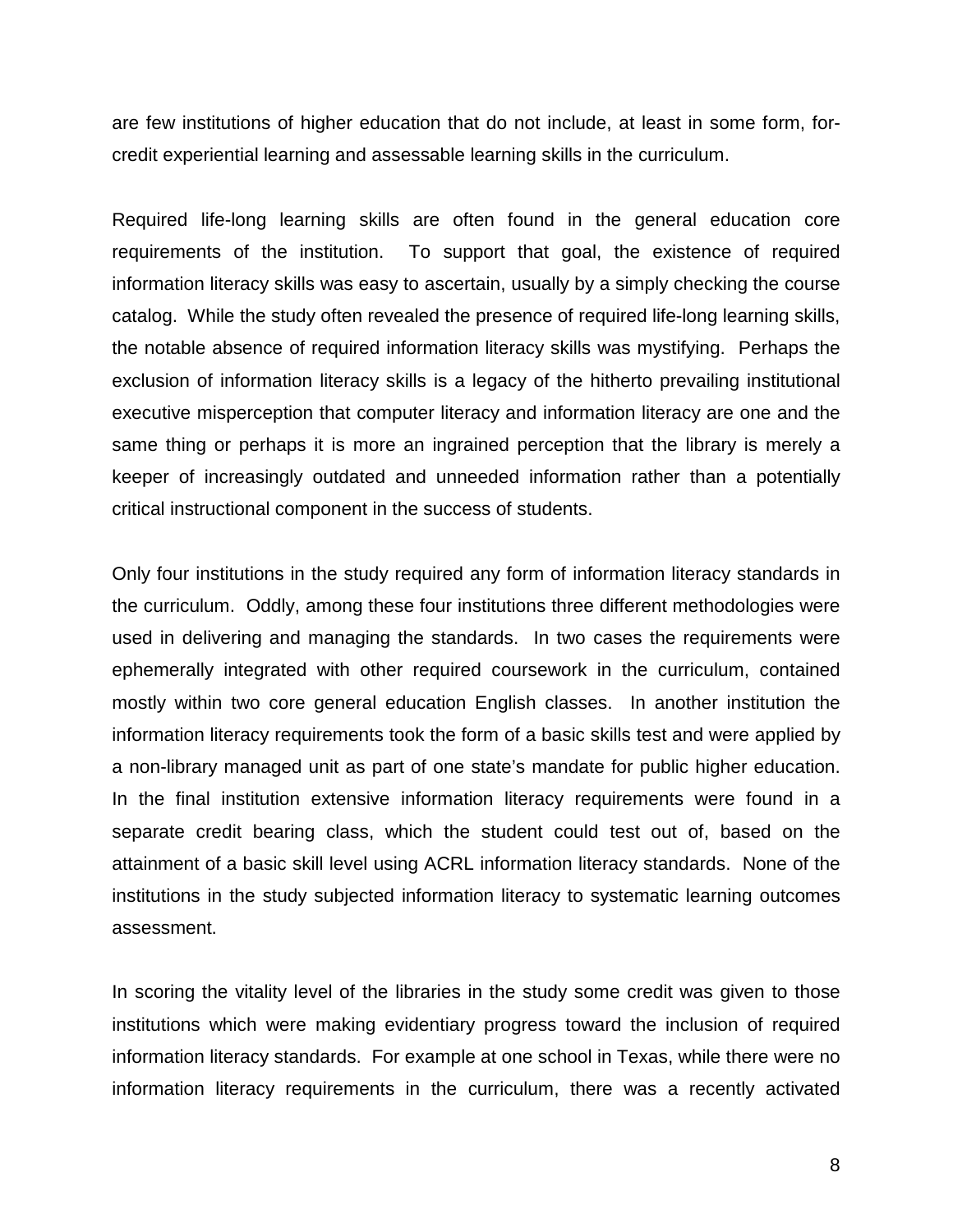information literacy committee with campus-wide participation. Lesser credit was given to those schools in which enterprising librarians were offering elective information literacy courses or were otherwise bypassing official sanction by working directly with faculty to include an information literacy component in individual classes.

## **3. STAFFING RATIO**

Staffing ratio to enrollment proved to be an easily discernable and consistent indicator of vitality. Unlike the top two indicators, staffing ratio as an indicator is quantifiable. While headcount could arguably be a more accurate determinant, the staffing ratio number easiest to extract is the number of FTE students per every FTE library staff. Using more complex formulas, which include factors like the presence of graduate programs or the number of available patron seats, might arguably provide a more accurate picture of vitality, but the vitality indicators on this list are not intended to be standards. The top ten indicators on this list only intend to provide a quick way of comparatively determining the current health of the smaller academic library. Staffing ratio is ranked third because, unlike the indicators of comfort and information literacy, it is more difficult to ascertain the degree of impact of staffing ratio on student learning. The implicit assumption is that the more staff available per enrollment, the more significant will be the library's contribution to the education of the students.

For the purposes of this study library staff is defined as all exempt and non-exempt FTE positions in the library. The duties of professional staff compared to support staff often blur to such an extent in smaller academic libraries that no distinction could be made between full-time professional and support staff. The staffing ratio excludes student workers, volunteers, and adjuncts where identified. Surprisingly, findings reveal that the use of student workers was found to be a distinctive predictor of vitality on its own and therefore occupies a separate place on this list. The assumption is that reliance on an adequate number of employees who work enough hours for benefit eligibility is considered illustrative of institutional attention given to the library and its potential contribution to student learning.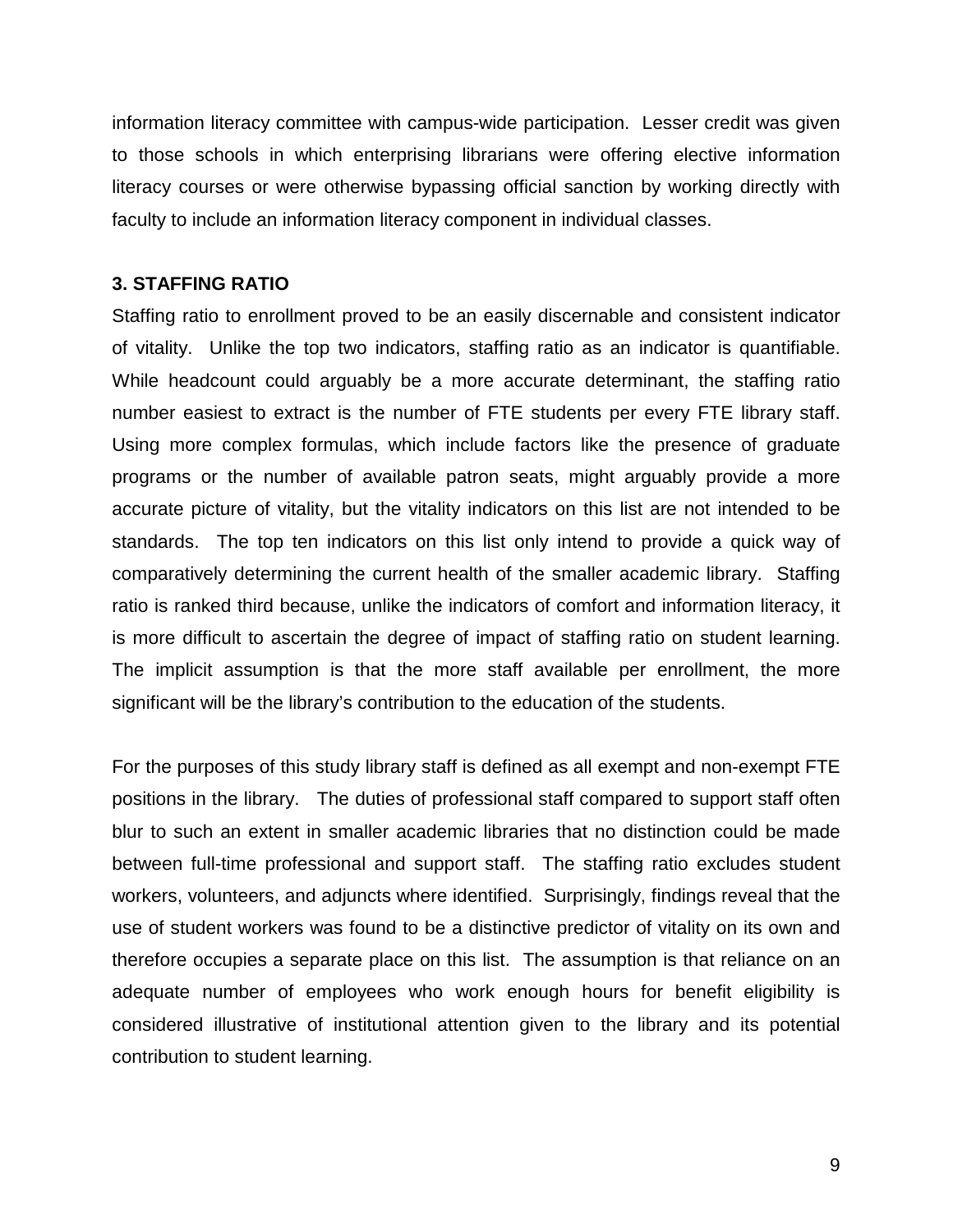Staffing ratio is a strong vitality indicator because too little staffing, apart from the influence of distinctive personalities, per student enrolled does have a demonstrably detrimental effect on the quality and the quantity of library services offered. A staff stretched too thin is generally more involved with minimal maintenance and motivational issues than with value added services or adjusting adequately to change. Also, a poor staffing ratio appears to have a correlation to executive indifference and a subsequent deterioration in library material support and utilization.

The staffing ratio in community colleges was usually several magnitudes lower than that found in four year institutions. For this reason community colleges could have been dropped from the study. However, exclusion of community colleges on this basis of poor staffing ratio assumes that students should automatically expect to receive an inferior education in a community college setting. In the event, contrary to expectations, at least school in Texas proved that community colleges can be the equal of any four year institution in terms of staffing ratio and in terms of overall vitality.

The average staffing ratio of all the schools in the study was 342 FTE students for every 1.0 FTE staff. The best staffing ratio found among the community colleges was 191 the worst was 790. The best staffing ratio found among the four year institutions was 172 the worst was 549. Observation revealed that generally, the lower the staffing ratio, the healthier the library was, but a good staffing ratio does not stand alone as a predictor of vitality. For example, a school in Nebraska with a staffing ratio of 203 was considered only marginally healthy overall. The school did not have and was not working toward information literacy requirements, only a few federal work-study students were employed in the library at minimum wage, there was negative collection growth, media services had been appropriated by another service unit at the school and there was a dramatic reduction of dedicated library space due to the encroachment of other nonlibrary service units. A good staffing ratio in this case was not enough to make up for the lack of positive change or support in other areas.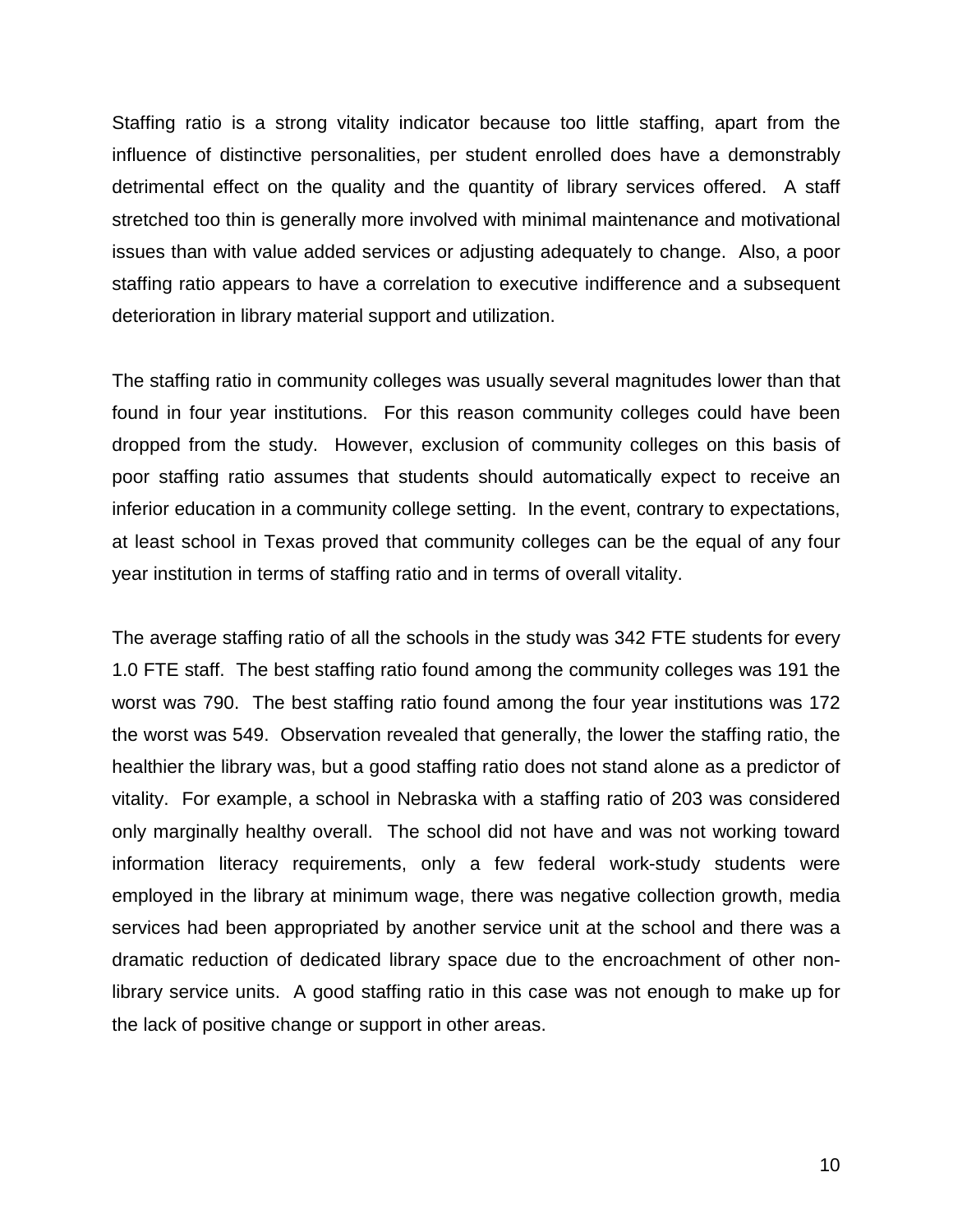On the other hand, none of the libraries in the study were considered more than marginally healthy overall when the staffing ratio exceeded 305. Poor staffing ratios negate any temptation to utilize marketing materials, mission statements, accreditation self-study reports, strategic plans or any other glowing, institutionally produced documentation as indicators of vitality. For instance, in an institution in Iowa, with a library staffing ratio of 422 the mission statement of the institution claims the school to be 'more than just a premier educational institution'. Clearly questionable advertising practices are not limited to just the business world.

#### **#4 ORGANIZATION STRUCTURE**

In the study a number of factors other than those anticipated were discovered that appear to be accurate indicators of library vitality or lethargy. In the traditional hierarchical organization structure the library administrator answers directly to the chief academic officer. Contrary to preconceived notions the traditional hierarchical structure was found to be a fairly accurate indicator of vitality, particularly when supplemental support mechanisms were in place such as a formal library advisory committee or a friends-of-the-library group. Ideally the advisory committee would include representative faculty from across the disciplines and student governing body representatives. Although rarer, an active 'friends of the library' advocacy group was found in two libraries visited.

It was not so much that the traditional hierarchical structure represents the best library management model in smaller academic libraries, but rather it was found that the presence of an altered organizational structure was more apt to be a strong indicator of a lack of library vitality. The traditional hierarchical structure had been tampered with in fifteen of the thirty-one libraries in the study. While management literature dictates the desirability of creating flatter organizational structures, where decision making authority is shared and is closer to the immediate needs of the client or student, disregarding misapplied labels, no decision-making teams or flat organization structures were found to exist in any of the 31 libraries in the study. In every case where the organizational structure was altered the overall health of the library was clearly suffering.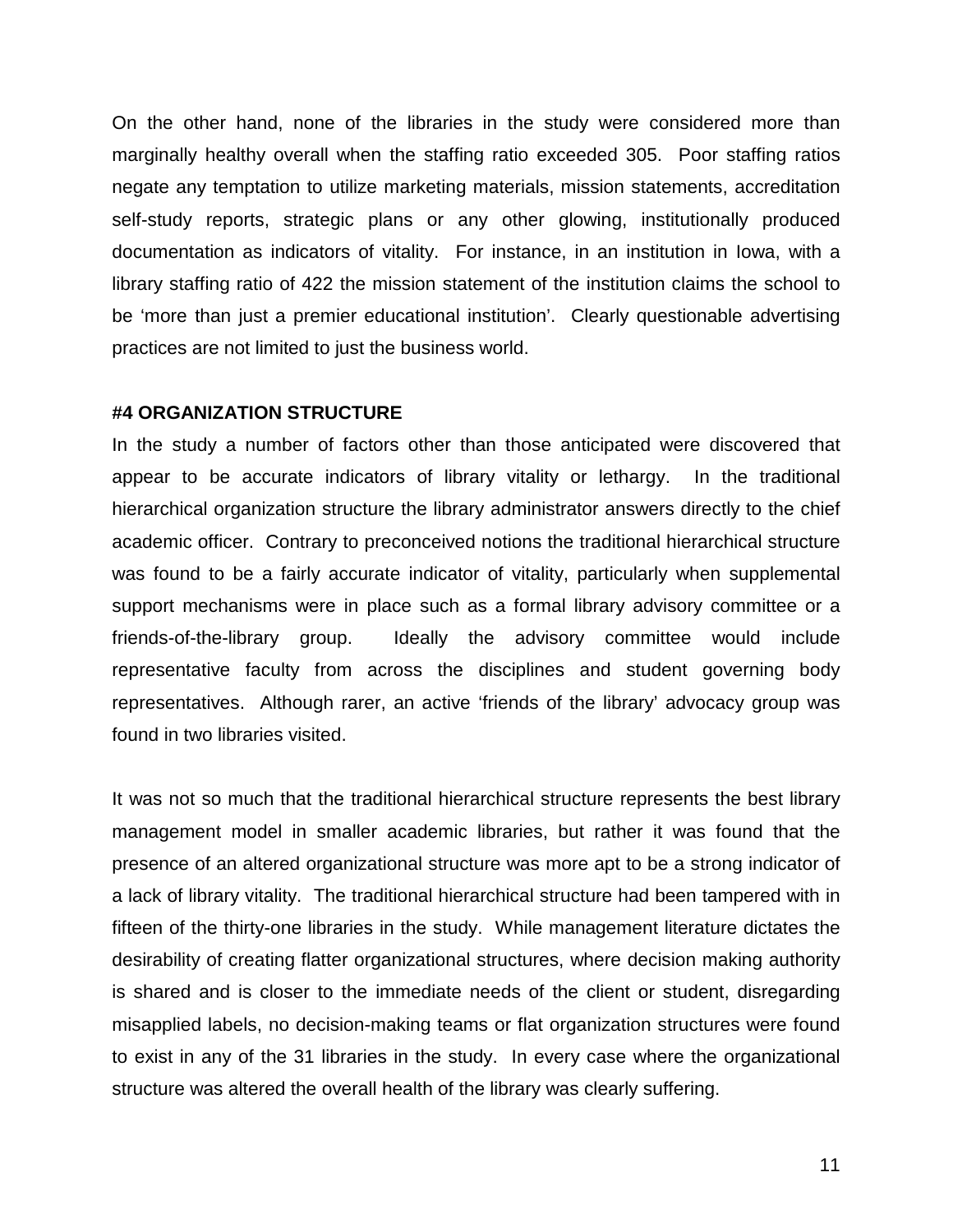The most common organization structure alteration found was the insertion of an additional layer of management between the library and institutional authority. The most common method of adding a layer of management was to shift library director reporting from the chief academic officer to an associate academic position. A less common method of structure alteration was to turn over the entire management of the library to the computer technology department, most often referred to as IT or Information Technology. While it appears that enrollment trends have influence on the creation of additional layers of management, oddly the added layers appear to be injected more as a response to the encroachment of technology. Ostensibly the reasons for adding management layers was twofold, the decision makers at the top are too busy to be directly concerned with library activity and/or the advent of technology requires a different reporting structure. Yet in at least two instances of an added management layer, one in Kansas and one in Oregon, technology had reached a maintenance plateau and enrollment was declining which contradicts the need for an additional level of management over the library.

The conclusion was that an additional layer of management has a strong tendency to distance the library from authority which slows the responsiveness of the library to patron needs. Reinforcing this contention is the inference that by nature, change in the smaller organization tends to have a larger and more far reaching effect on outcomes than what may be found in larger organizations. Also, the type of structure an organization has appears to have a correlation with other indicators of vitality. For instance, in those cases where the reporting of the library was deliberately readjusted to a lower point in the organization chart, inputs such as expenditures per student and staffing ratios were invariably worse than in those institutions where the organizational structure had not been tampered with, hence the value of the traditional hierarchical structure as an indicator of vitality.

The organization structure as a vitality indicator is ranked here at number four because the study may have been too small and observation too brief to ascertain with accuracy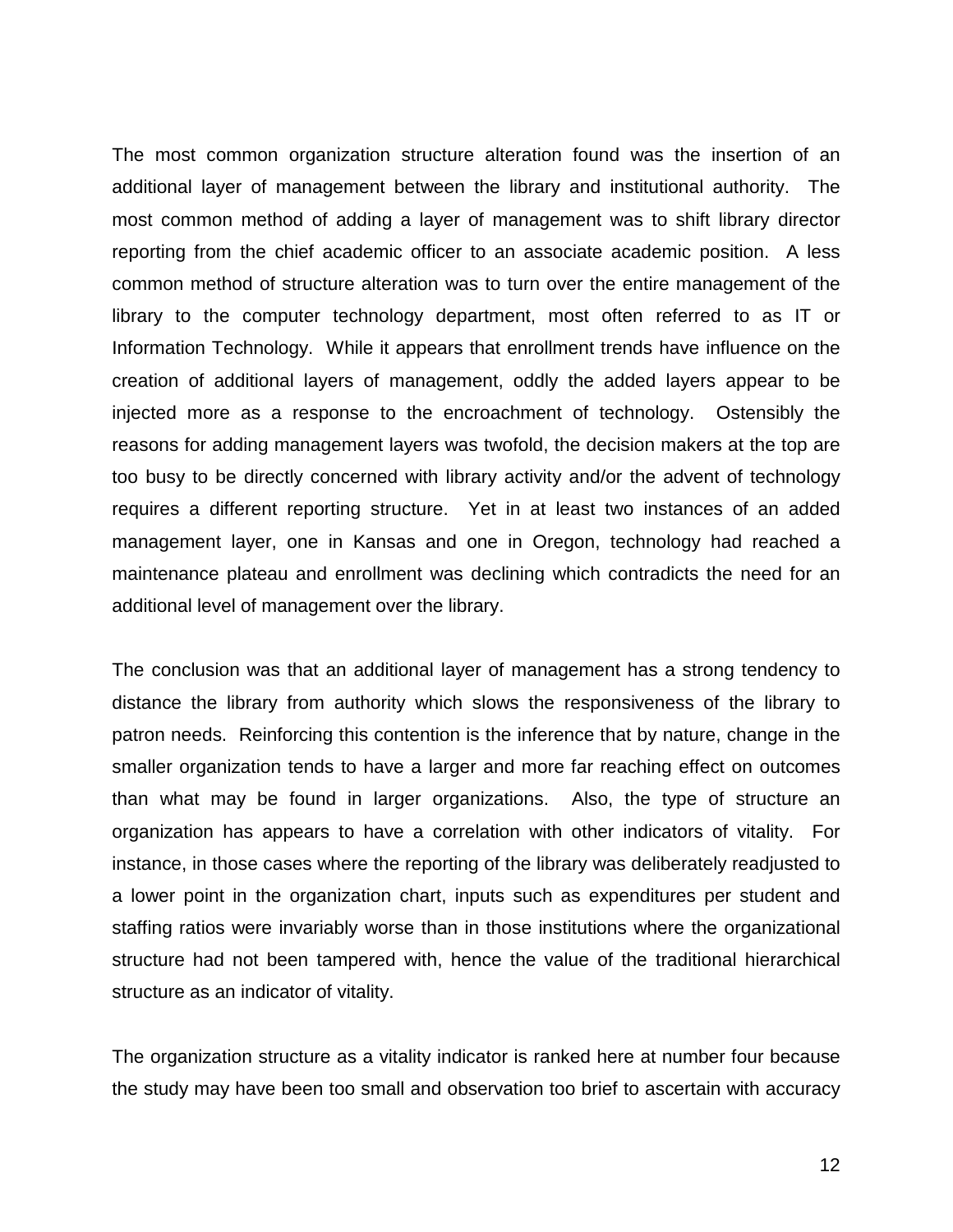the full impact organizational structure has on library vitality. For instance, the role of structure in determining vitality was uncertain when the factor of personality was considered. Occasionally a personality emerged in the study that clearly had a greater degree of influence on organization outcomes than the job description for that position would indicate.

#### **#5 CHANGE**

At a time when change appears to be an almost daily occurrence in libraries, evidence of positive change is an obvious indicator of vitality. Change is not at the top of this list because change was found to be extremely variable and taken alone was not an indicator of vitality, whereas the indicators of comfort and required information literacy could stand alone. Change can also be incremental and therefore difficult to measure. Change can be big, it can be small, it can be positive, it can be negative, it can include or overlap one or more of the other indicators on this list, it can represent creativity or it can merely reflect something that has already been successfully implemented elsewhere, this last being a more common type of change found in smaller academic institutions. Because significant positive change is all about overcoming inertia and taking chances, change is also a potential indicator of institutional awareness of the value the library offers higher education. For example, disregarding enrollment trends, but taking into account trends in technology, an expected change was newly created staffing positions as an exploitive means of taking advantage of the library's obvious potential in delivering information literacy requirements and remaining a centric education point on campus. While this may be one of those changes that is taking place in larger libraries, disappointingly this type of change was not found to exist in any of the libraries in the study. While some of the indicators of vitality on this list might represent some facet of the library that has been in place for many years if not for decade's, evidence of change as a vitality indicator is more about current visible change.

A student run coffee shop installed in an older library at a college in Iowa, while not a new idea, was construed as a positive change since it responds to the business model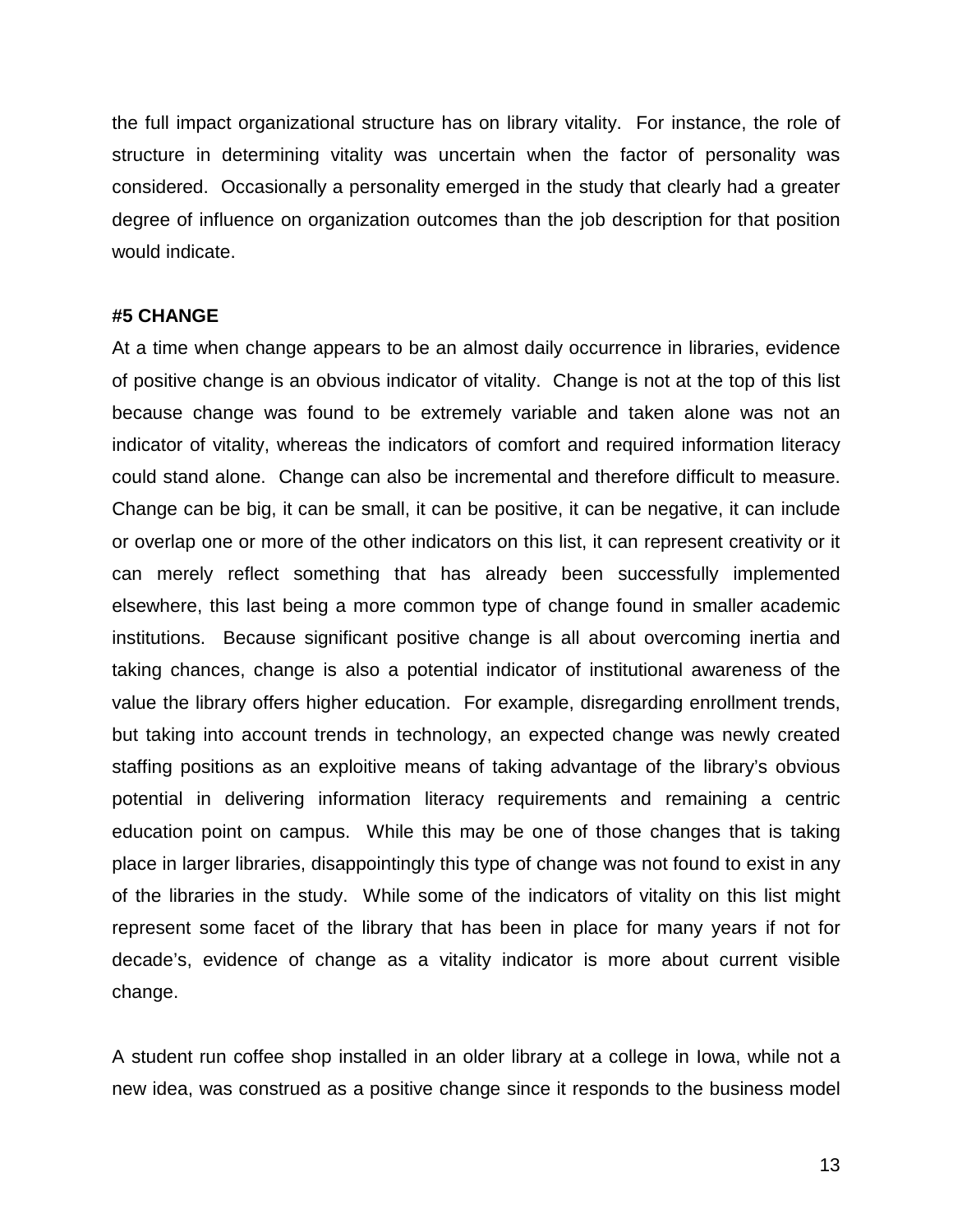of education, which pays attention to the student as consumer. Brand new 'comfortable' lounge seating with personal CD/DVD stations at a small university in Kansas was considered a positive, yet more creative, change for the same reason. An institutionally directed increase in the number of summer open hours in the library at a school in Utah, without adding staff, was not considered a positive change; rather it was merely another example of executive intransigence. An example of a negative change was found in a beautiful brand new library building at a small university in Pennsylvania designed without an instructional classroom in which, immediately after completion, the campus computer department installed a glass walled PC lab under it's management in the floor space intended for reference right next to the circulation desk thereby irreparably restricting traffic flow, line of sight, reference space and stack space.

## **#6 STUDENT WORKERS**

Student workers as an adjunct to staffing is found in normally found in every size of academic library. In the smaller academic library the dependency on student workers appears to play a critical role in operations. For that reason the presence of student workers who are adequately paid out of institutional funds, not federal work-study funds, was found to be an unanticipated indicator of vitality.

The criticality of the presence of student workers extended beyond just circulation duties stacks maintenance, material processing and extended open hours. The presence of student workers allows library's with limited full-time staffing to stretch staffing needs further in covering all of the necessary functions of the library. Student workers in the study were engaged in a number of significant functions such as inter-library loan, reserves, statistics gathering and analysis, media services, claiming, binding, inventory, serials processing, format conversion, acquisitions, mail room processing, and lab assistance. Student workers were also found to be engaged in functions traditionally thought to be reserved for professionals or full-time support staff such as reference, copy cataloging, collection development, and systems maintenance. It may be argued that the use of student workers in some of these areas is contrary to professional practice and of questionable use in attempting to deliver quality services. Considering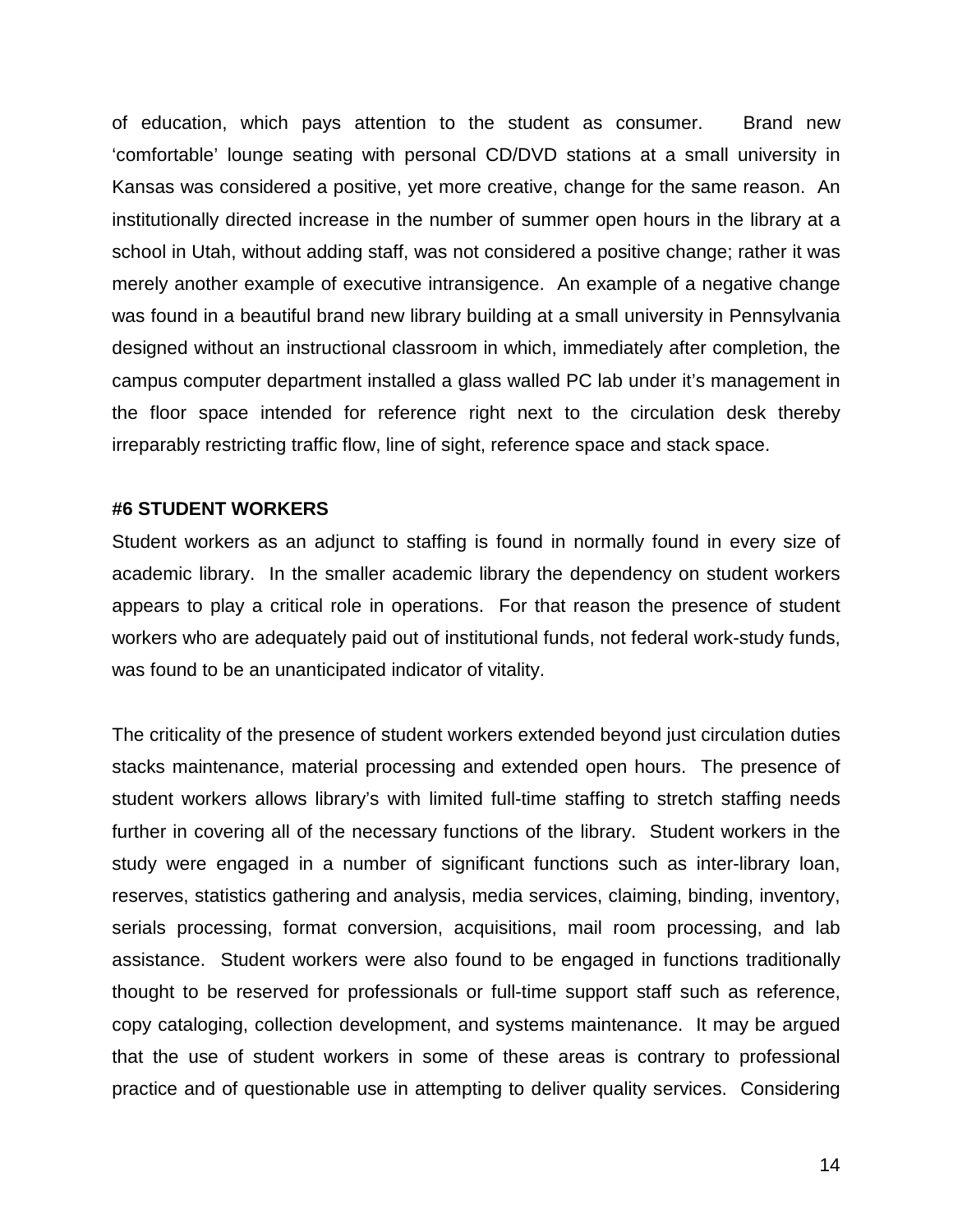size there are often no other options for the smaller academic library but to turn to this expediency. Arguably the quantity and the depth to which student workers are utilized in the more complex functions might be interpreted as another indicator of institutional intransigence toward the library's place in higher education. Nevertheless, the student worker is a permanent fixture in the operations of the smaller academic library.

An example of the student worker as a poor indicator of vitality was found at an Illinois college where dozens of federally funded work-study students were employed at minimum wage at not more than twelve hours of work per week per student. It is evident that low pay with minimal work hours per week neither motivates nor provides enough time, even for the best student workers, to become competent in library processes that required constant and close attention. In one case in Michigan the observer was told that the library, because of the quality of work the library was perceived to produce, was the only place on campus that could employee student workers and therefore was required to employ significant numbers of federal work study students year round as a stratagem for making the institution look good. Unfortunately it is difficult to keep dozens of untrained, and because of time constraints, un-trainable student workers busy. Examples like this one in turn appeared to result in a sort of catch-22 situation in which institutional authorities felt justified in withholding essential support from library operations.

An example of the employment of student workers as a positive indicator of vitality was found at a university in Kansas where library staff had the autonomy and authority to set and regulate reasonable raises for student workers. In this case Federal work study funds were supplemented significantly by institutional funds. The minimum, not the maximum, number of hours students were permitted to work per week was twelve. In this situation it was not unusual to find students working up to twenty hours per week year round for as many as four years. More hours and better pay normally results in a better trained and more reliable student worker. In this case the student worker becomes a valued complement to staffing and a strong indicator of vitality for library's that, at least within the limits of this study, were universally understaffed. As far as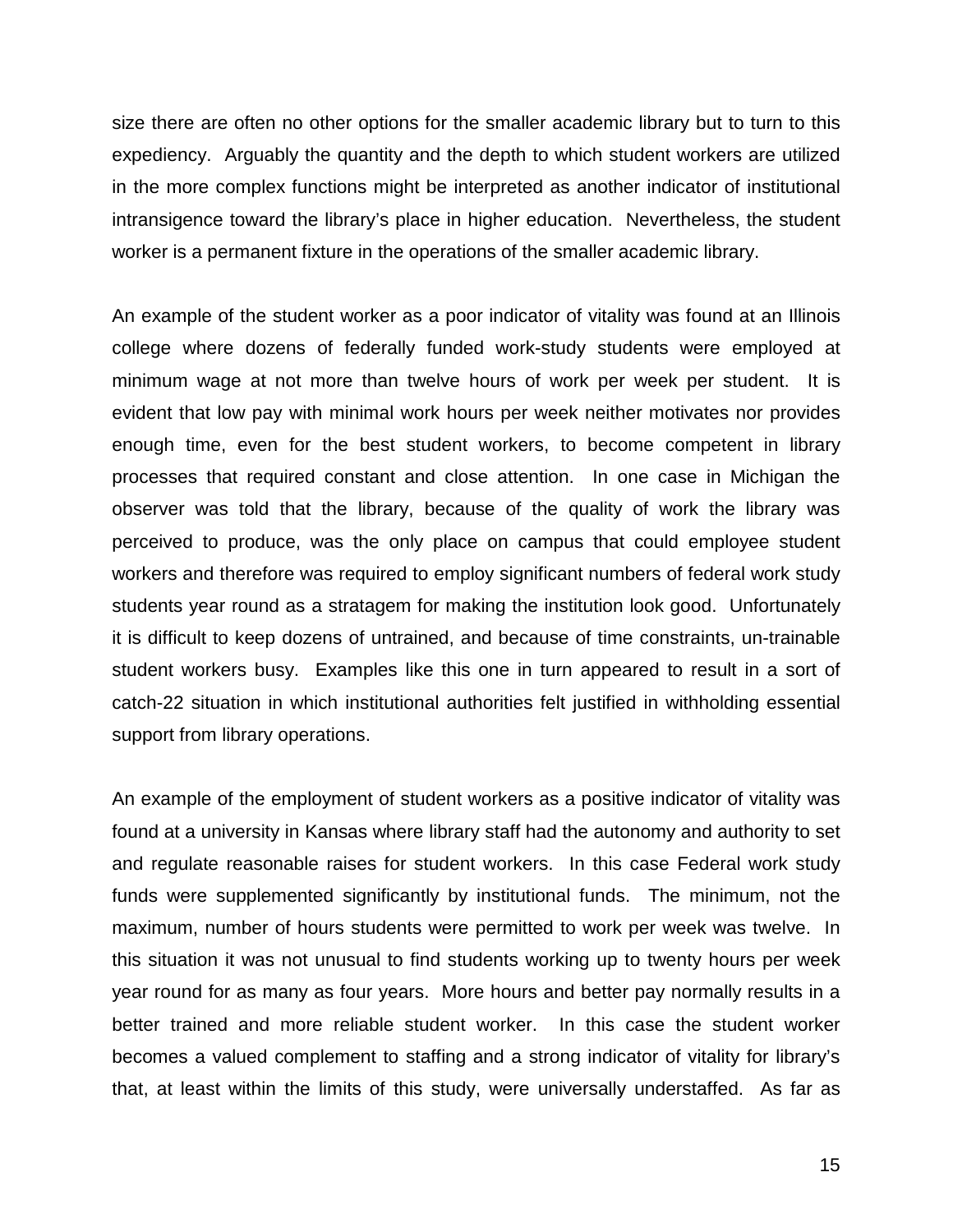could be determined, only six libraries in the study supplemented federal work study with institutional funds. This low number was considered a bit odd insofar as it is a lot cheaper for an institution to provide institutional funds for student workers than it is to expand staffing numbers.

## **#7 REFERENCE DESK**

Perhaps taken for granted in the profession and in larger academic libraries, the professionally staffed reference desk is a traditionally accepted core function of libraries. The smaller academic library presents us with the exception to this rule. The professional assumption is that despite the advent of 24/7 online reference assistance, the availability of the professional face-to-face reference function in libraries should be increasing in importance in the higher education environment, where concepts like selfdirected learning and skills based learning are beginning to spread. Contrary to this argument the evidence found in the study suggests that the professionally staffed reference desk, after media services, archives and systematic collection development, is one of the functions disappearing from the smaller academic library. In those cases in the study where a professionally staffed reference desk does appear it was often at the cost of other services and functions.

In the study it was determined that five libraries had an adequate professionally staffed reference desk operating during a significant portion of open library hours along the

lines of the traditional definition of a reference desk (see chart 2). Eight libraries operated a reference desk with limited hours, usually this meant no weekend hours, few evening hours and limited afternoon hours. Six libraries had professionally staffed reference desks, but were deemed marginal in this vitality category because the reference function interfered noticeably with other primary services and functions of the library. Twelve libraries either had no designated reference desk at all or the

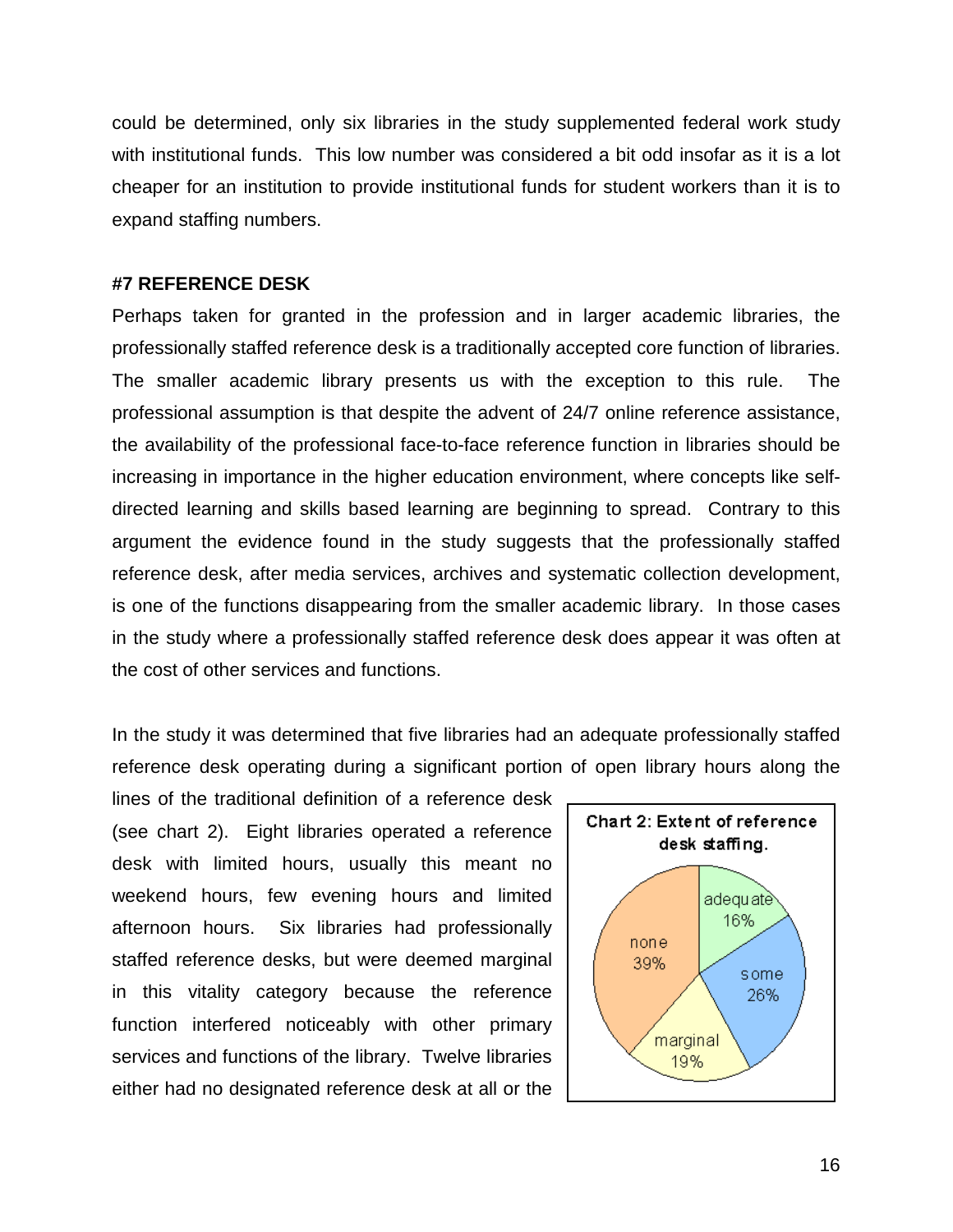desk was staffed primarily by student workers or circulation support staff.

For example, at a library in Iowa the reference desk was staffed about eighty hours per week by just four professionals including the Library Director. Twenty hours per week at the reference desk may not be that unusual, notwithstanding overlap coverage, at a larger research university where the library often has the luxury of employing subject specialists, but in a smaller academic library it is insupportable where these same reference librarians are responsible for all of the other required functions of the library like administration, collection development, cataloging, archives, instruction, serials control, committee work, budget, and tenure obligations. Such a situation may be more indicative of the notorious penchant of librarians to "make do" or continue to "do more with less" than with being adequately supported by the decision-making bureaucracy of the institution. This is a situation where staffing is being stretched beyond reasonable levels to cover one function at the cost of other functions or services. It was also found that libraries located in more populous areas may have an unequal advantage in staffing a reference desk adequately. For example, at a college in Texas near Houston reference desk personnel were supplemented by easily available and relatively inexpensive adjunct librarians.

A lot of the marketing surrounding smaller institutional success is predicated on providing the student with a level of education equal to or better than larger institutions. It may be true that the smaller institution provides more chances for the student to participate in extracurricular activities and the smaller institution often provides smaller classes, which as theory has it, results in more individualized attention for students from instructors. Yet, how can an institution claim educational parity if the library does not adequately provide reference service? The mere presence of an adequately and professionally staffed reference desk without interfering with the quality delivery of other services is a strong indicator of vitality, yet it was also found to be notably infrequent in the study which is why as a vitality factor it appears lower on the list.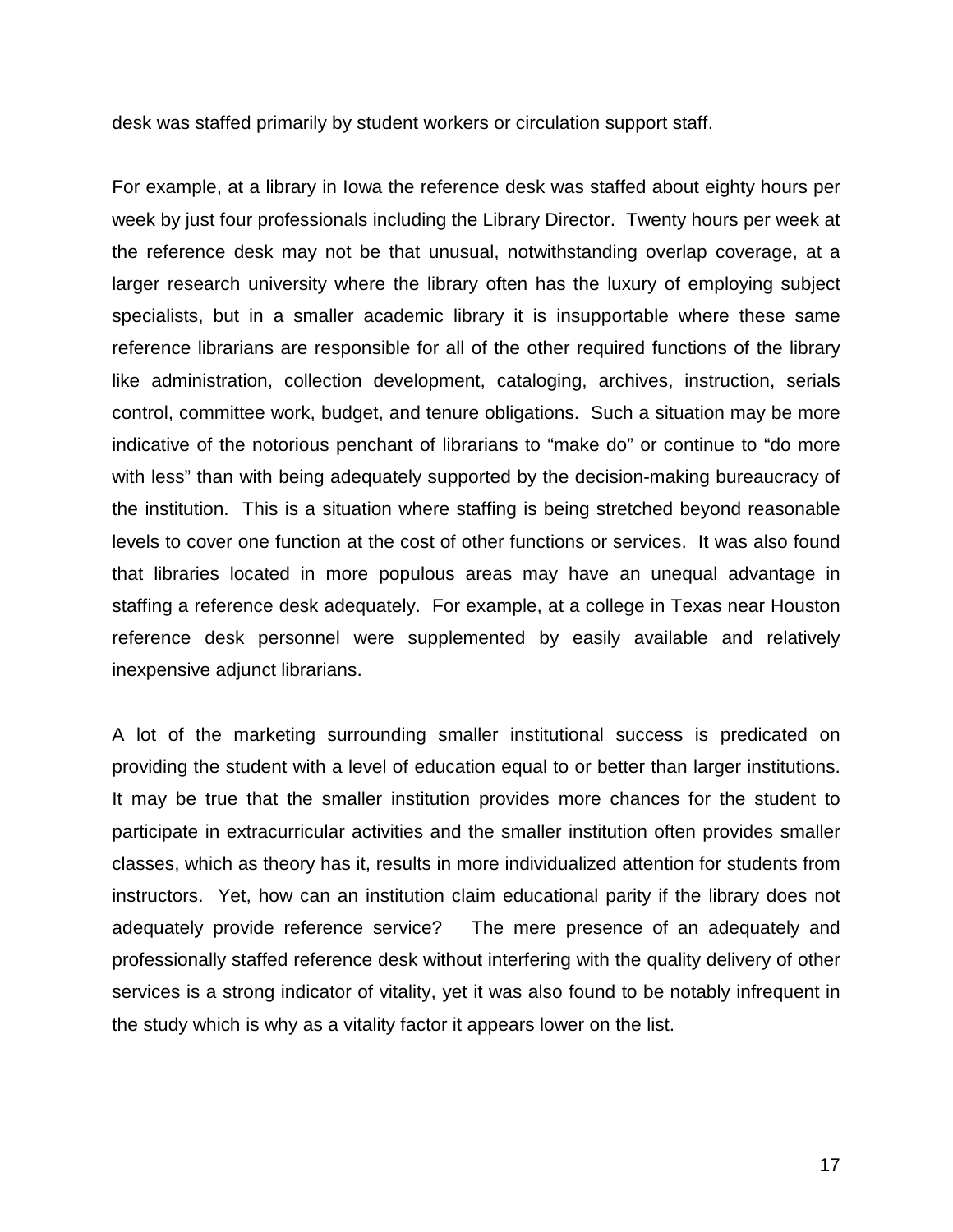#### **#8 ARCHIVES**

Professionally, archives are also considered one of the traditional core functions of the libraries. Just like the reference desk an active archive is normal in research libraries, but such is not the case in the smaller academic library. In the study a viable or active archive in the smaller institution was defined as an area operating under the aegis of the library which is dedicated to archival collection growth, storage, access and preservation. A critical element in an active archive is the presence of permanent staff, which could be as little as one half-time professional who is engaged in soliciting additional materials, cataloging, preserving and assisting researchers in the use of the materials. By this definition the mere presence of an active archive in a smaller academic library would be an indicator of vitality. Unfortunately if this study is predictive of the future, then the active archive may well be on the way to becoming the first core function to disappear entirely from the smaller academic institution. The dissolution of archives can happen incrementally, almost unnoticed over many years, as full-time professional staff are replaced by support staff, by student workers, by volunteers, or by attaching the work to an already full-time existing job description elsewhere or eventually by simply discontinuing the work entirely.

The bureaucratic perception may be that students by and large do not avail themselves of archival or original research materials at smaller institutions in a manner consistent with that found at larger research institutions. The inference is that archival materials in smaller institutions are of less intrinsic or historic value than materials found in research institution archives. True, archives in smaller academic institutions by nature tend to be more localized or focused on a limited number of topics, but that does not make them any less important. An active archive can also play the important role of historically defining and bolstering the identity of an institution, something many smaller institutions are struggling with in the de-identifying era of instruction delivery via technology. Just as technology encourages smaller institutions to engage in redundantly identical pedagogy so too does the loss of or the disappearance of an active archive shift institutional identity toward the mundane.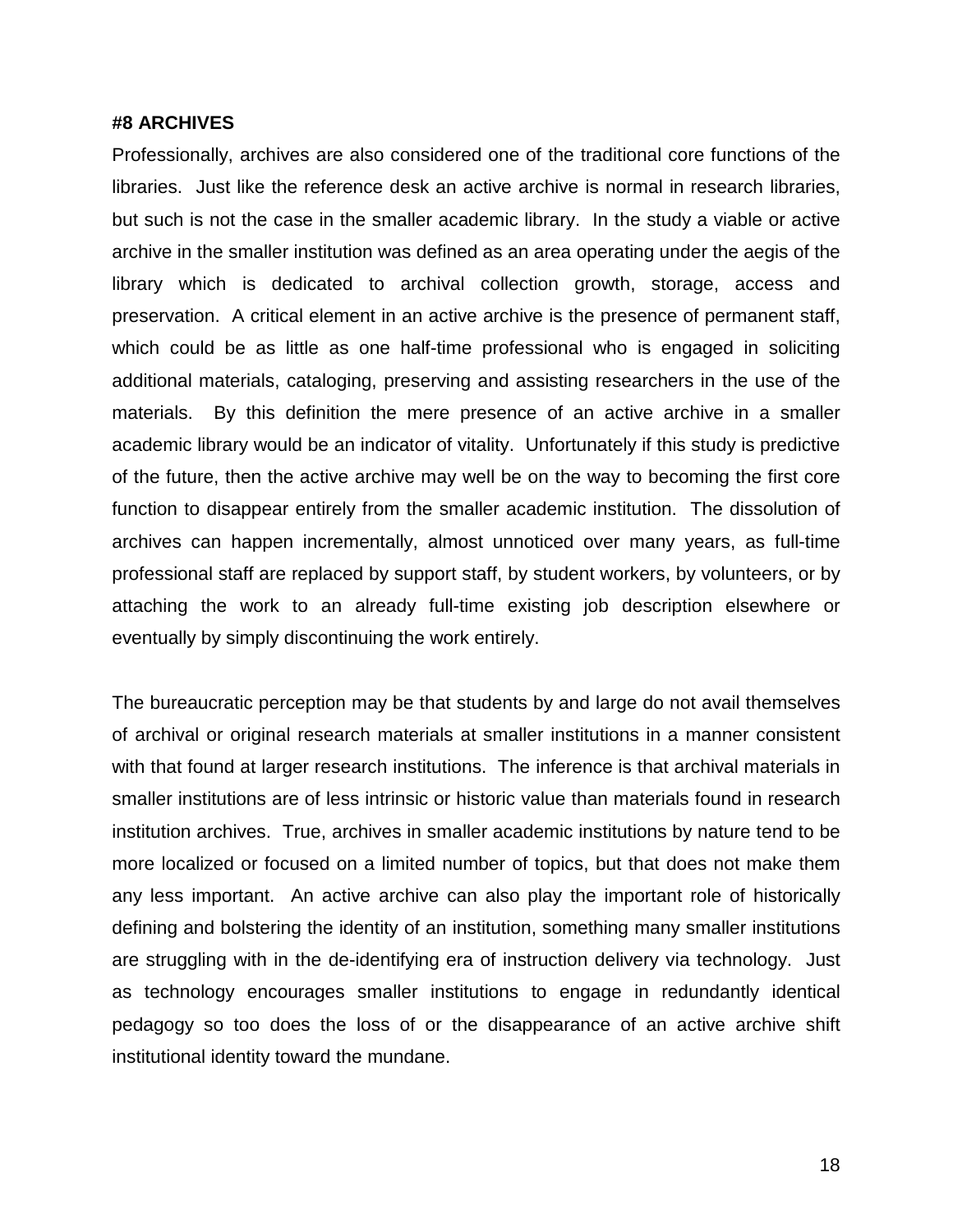The existence of an active archive as an indicator of vitality is listed lower on the list and after the reference desk is because logic suggests that the presence of a reference desk may be of more importance to the teaching mission of the smaller academic institution than is an archive. In a few years, archives as an indicator of vitality will probably be dropped from the list regardless of the importance the library profession may attach to the archival function, simply because so few smaller academic libraries retain this function. In the study group, none of the community colleges engaged in any noticeable activity that could be described as an active archive, only two of the private four-year institutions did so and four of the public four-year institutions did so. At an institution in Minnesota where comfort has been neglected, where information literacy requirements do not exist, where positive change is neither dramatic nor obvious, a halftime near-retirement person is currently the archivist. When this spot comes open in the near future how will the priorities of the university or of the library affect refilling the position?

## **#9 EXPENDITURES PER STUDENT**

Expenditures per FTE student would be higher on the list except for the inconsistencies that exist in calculation. Institutional financial reporting was often found to be neither reliable nor representative of the true state of affairs. For instance, expenditures from a restricted or gift account were folded into reporting numbers to make one institution look more supportive of library services than it actually is. Inconsistencies were found in other areas as well, such as using the enrollment figures from the current year with the expenditures of the preceding fiscal year. There were other distorting factors reveled as well when expenditures are looked at as a vitality indicator. Some of these factors are the geographic positioning of the campus in a rural setting as opposed to an urban setting, the observed escalating tendency of allowing students to exclusively use the Internet for research, and the decline in research requirements in assignments. Also, two institutions in the study flatly refused to provide current expenditure figures. An inadequate alternative was the utilization of the dated numbers posted to the National Center for Educational Statistics.<sup>3</sup>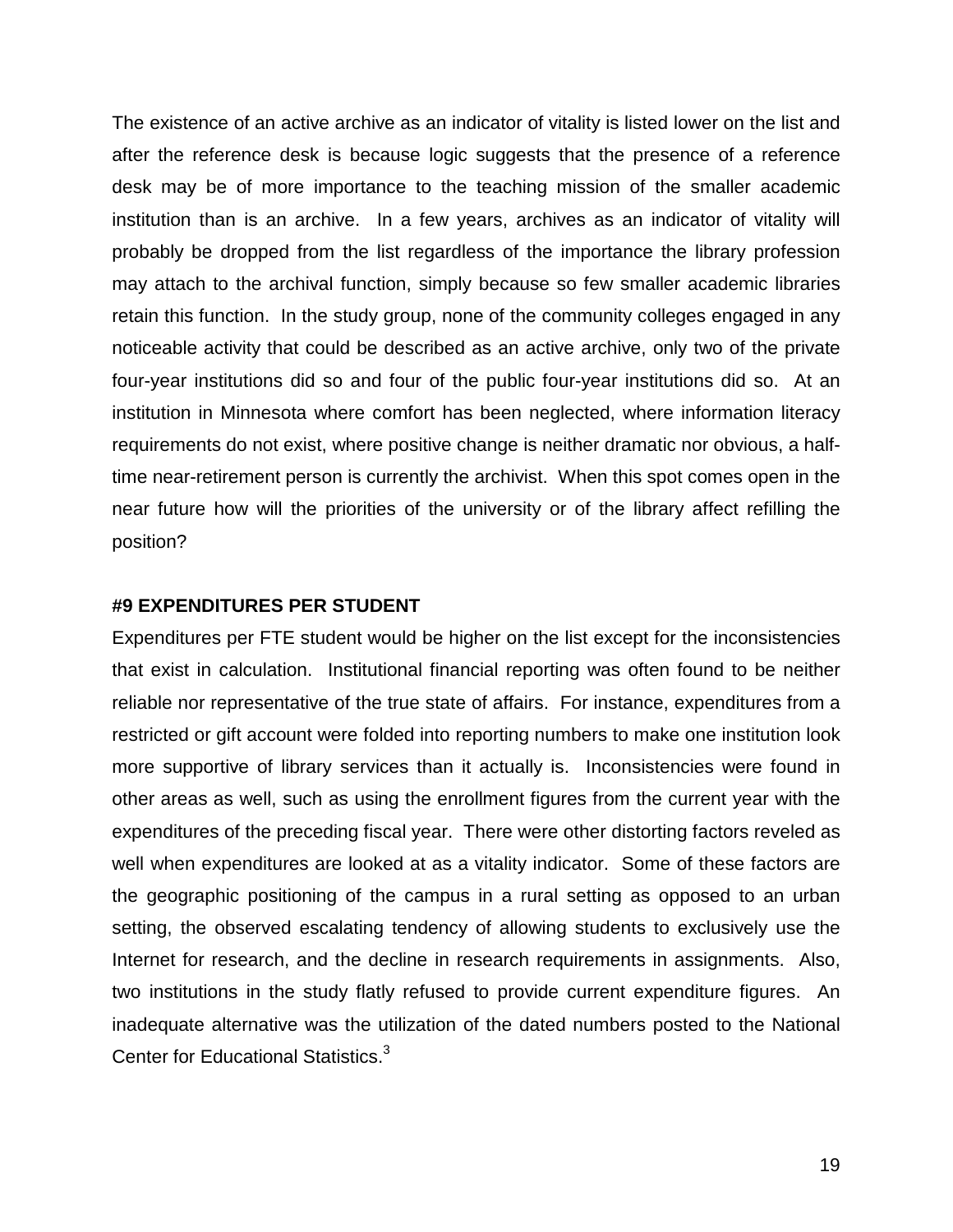It is possible that the inconsistencies in reporting may be a case of poor management rather than intentional. It may also be indicative, once again, of the apparently not uncommon practice of institutional authority manipulating reported data in a manner that better represents or misrepresents, depending on one's point of view, the institution in an attractive light. A smaller academic institution in Minnesota reports low expenditures per student, but fails to take into account the fact that most of the online resources provided through the library are purchased by its subsidiary campus in another city. In this case the expenditures per student are better than reported. And when other indicators are applied this library places better on the vitality scale than the reported expenditures per student would indicate taken alone. On the other hand a small institution in Illinois reported that it expends \$589 per student enrolled. However the zero growth collection, the aging facilities, the poor staffing ratios and poor marks in nearly all of the other vitality indicators would suggest that either expenditures are deliberately inaccurately reported, which is not surprising as the institution had just been through an accreditation visit, or a great deal of money is being siphoned into an area of activity not at all visible to the trained observer. In this case internal library accounting figures indicate that the expenditures per student may actually be below \$200 per student.

Regardless of enrollment or other filtering factors, the disparity in expenditures per student for library services in the study was remarkable. At the time of the study one library in Iowa was spending more than \$440 per student per year whereas less than \$150 was being expended per student at a college in Texas. Looking at all of the indicators, there appeared to be five distinct levels of vitality as defined by expenditures and for that matter by all of



the indicators (see chart 3). Generally the healthy smaller academic library is one that is allowed to spend more than \$430 per student per year, there were two such libraries found in the study. The library considered to have attained a stable level of vitality is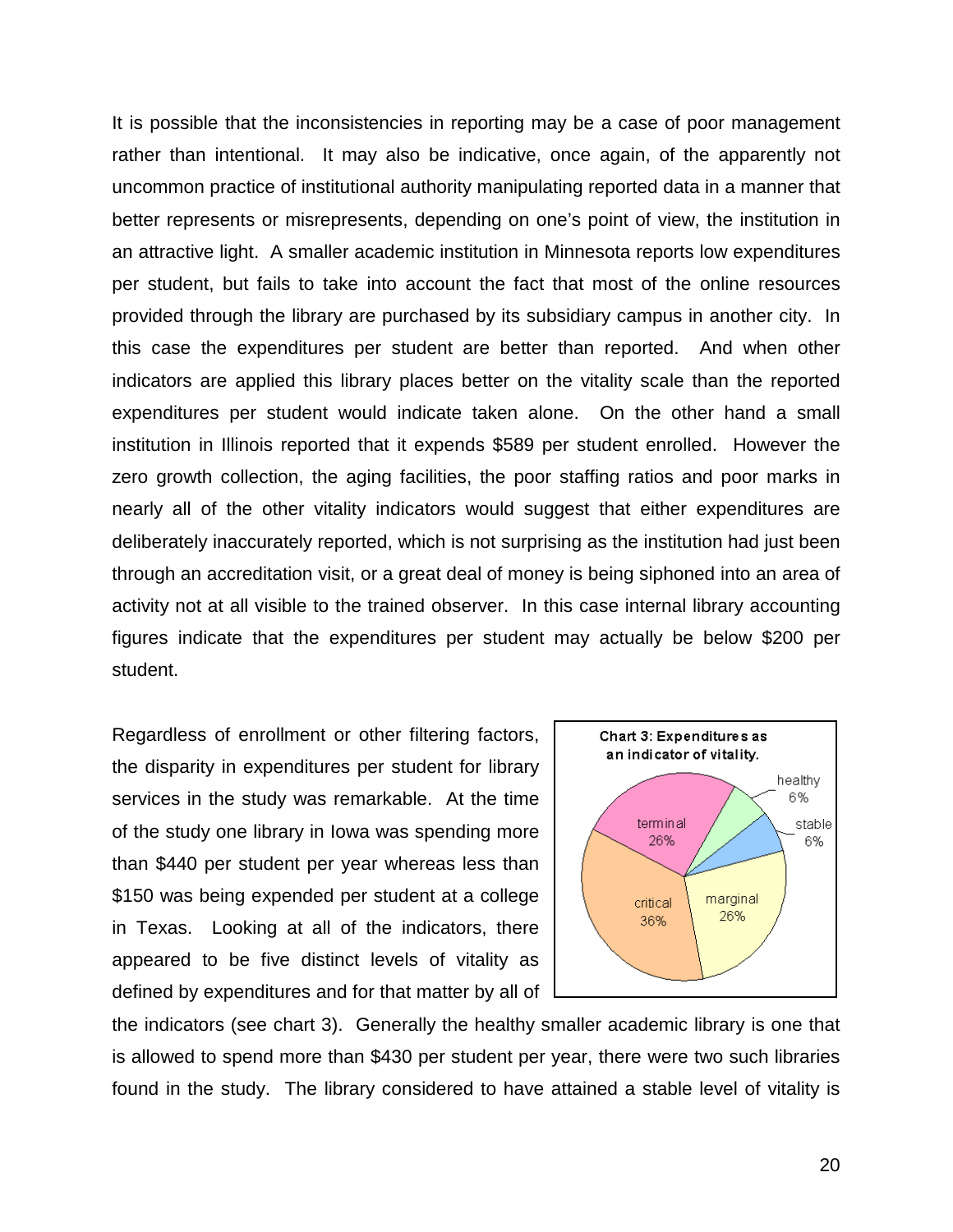one that spends between \$330 and \$430 per student; there were two of these found in the study. The library at the marginally healthy level is one which spends between \$230 and \$330 per student; there were eight of these found in the study. The library at the critical level spends between \$150 and \$230 per student; there were eleven of these found in the study. And, the terminally ill library spent less than \$150 per student; there were eight of these found in the study.

## **#10 APPROPRIATION OF SPACE & SERVICES**

The appropriation of library space and services is entirely a negative indicator of vitality which is why it appears so far down on the list. While comfort is the most obvious representation of a bureaucracy's commitment to the learning experience for students and of the recognition of the library as a potent influence in the current and future success of students, appropriated space and services is quite the opposite. The appropriation of space and services occurs when institutional authority, often it was found without discussion with library staff or any sort of a situational analysis, unilaterally either physically moves some unrelated and non-library managed service unit into a space originally designed for or projected exclusively for library use or extracts a core library function and hands it over to some other service unit on campus.

The presence of instructional classrooms and computer department PC labs were the most common visible examples found of space appropriation. Examples of other services moved into library designated space were enrollment services, executive offices, remedial services, the bookstore, human resources, a testing center and an art gallery. In one case at a university in South Dakota a radio station, faculty offices, computer services, food services and PC labs among other service units have all been established in a facility once designed exclusively as a library. Another variation of the appropriation of space found in the study was the construction of a new library facility that is clearly smaller and inappropriate to the needs of the students and the future of the institution.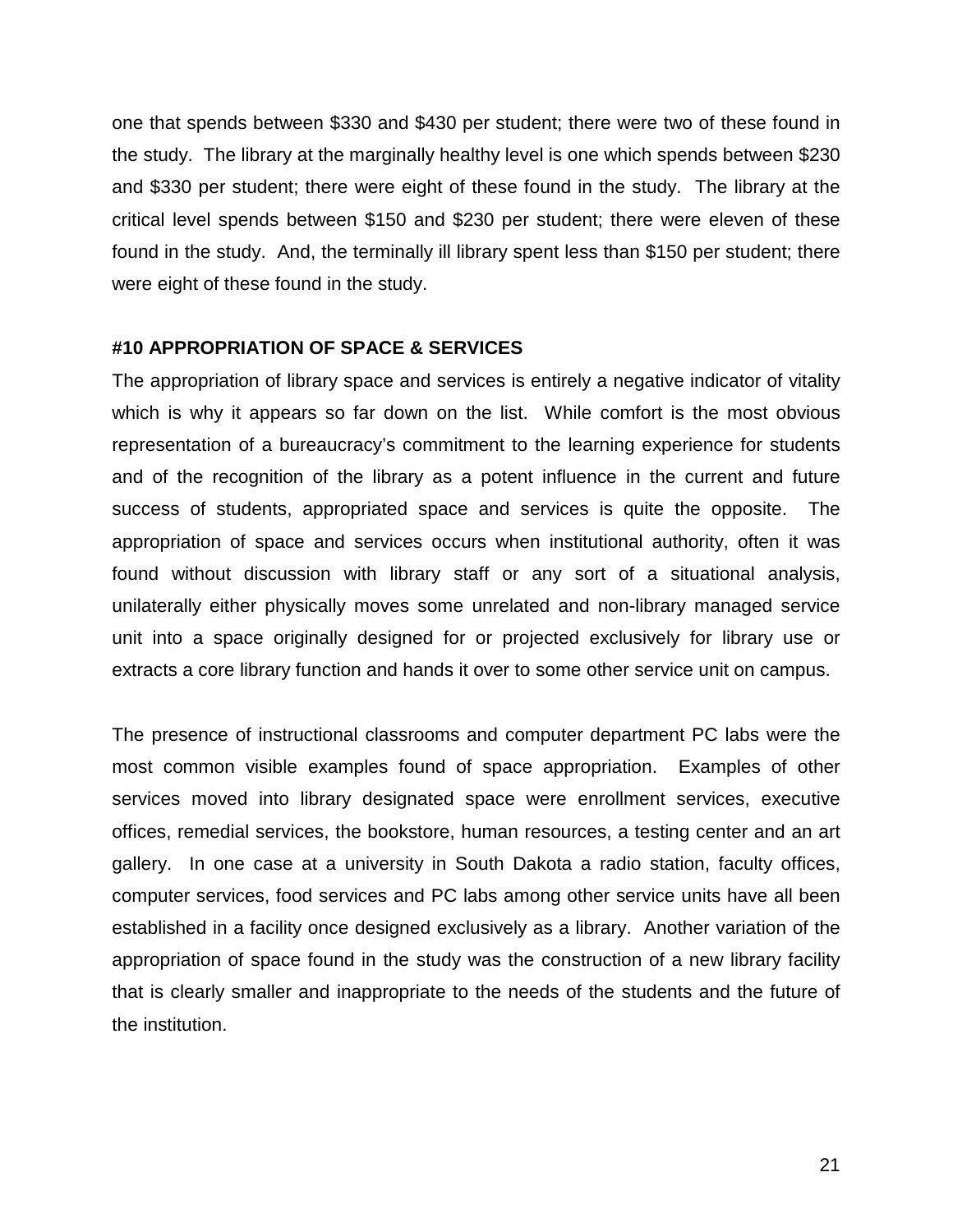Media Services, long considered a core function of libraries was the most common service transferred elsewhere, usually to either computing services or instructional technology services. Other dispersed or appropriated traditional library functions or services discovered in the study were a curriculum lab, departmental libraries, document retention, archives, management of resource purchasing consortia, management of the web site, acquisition of online resources, the management of online resources and library administration. In two cases library management was or is in the process of being placed under the computer services department administration.

While enrollment has generally been increasing over the last decade in most of the schools in the study, the trend is that space allotted library services is decreasing. What is the net effect of space reduction on learning outcomes and on library services? Further research in space reduction is needed to determine its impact.

#### **NEAR MISS INDICATORS**

There were a number of other indicators that might be construed as vitality indicators which were revealed in the study that did not make the top ten for one reason or another. The presence of technology is the most glaring example. The presence of technology may have been a significant indicator of vitality a decade ago, but this appears to be no longer true for the simple reason that technology, and particularly information dissemination technologies have permeated every facet of higher education. At a school in North Dakota it was found that even some student workers, working less than ten hours a week, had their own dedicated state-of-the-art workstations. It was not uncommon to find some staff, particularly in technical service areas, who have access to two or more dedicated workstations. Everyone has technology. Higher education is literally flooded with it which makes technology much less the indicator of vitality than it once may have been. Some evidence seems to suggest that so much attention is being paid to the acquisition of technology that the primary purpose – that of teaching students – may be suffering because of it. Also, the distribution and the use to which technology is put may be more indicative of mismanagement than it is of vitality. At an institution in Ohio the library only had one old PC at the circulation desk while all other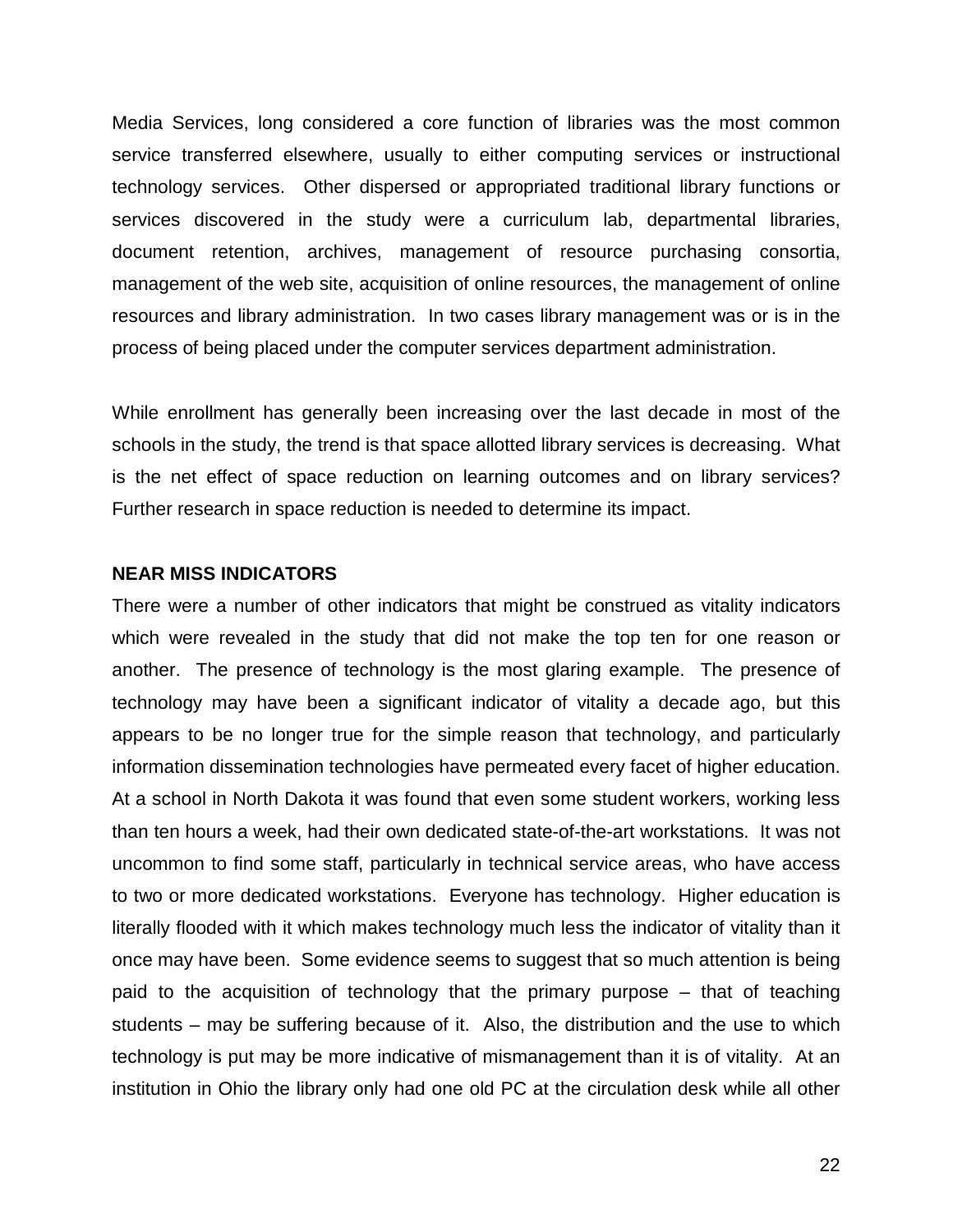staff had to share workstations. Yet, the president of the college, waving a Blackberry around went into some detail about the importance of and his insistence on the use of 'state-of-the-art' technology by all of his executive staff.

An apparent strong indicator of vitality but occurring too rarely to be included in the top ten was the existence of a library general restricted account. A general restricted account is a fund exclusive of the operational budget that has accumulated over the years usually as the result of monetary gifts to the library. General restricted accounts carry over year after year and are susceptible to judicious library use without institutionally imposed restrictions or interference. A general restricted account is not to be confused with a restricted account where the gift is disignated to a specific purpose such as the purchase of books. It was found that only two institutions in the study had significant general restricted accounts which were not enough to put restricted accounts into the top ten of vitality indicators.

An unexpected near miss was discovered in the accessibility and design of library web pages. The lack of an easily identifiable link to the library on the institutional home page and a required fixed institutional template on every web page regardless of content were more often than not indicators of a lack of library vitality and possibly representative of a lack of understanding of the role of the library. The lack of a link to the library on the home page was inconsistent enough in practice however to preclude it from inclusion on the top ten list.

Another near miss was library traffic or gate count. Gate count has been utilized as a routine passive outcome or output assessment measure for a long time, but in the study it was found that gate count was too inaccurately reported to be included on the list. The problem, as was found with expenditures per student, is that gate count reporting does not conform to consistent standards. For example, some libraries report nonlibrary users, such as faculty who may have an office in the library, and staff in gate numbers thereby skewing meaningful comparative results. Gate count used in conjunction with remote online full-text circulation and access might be a good indicator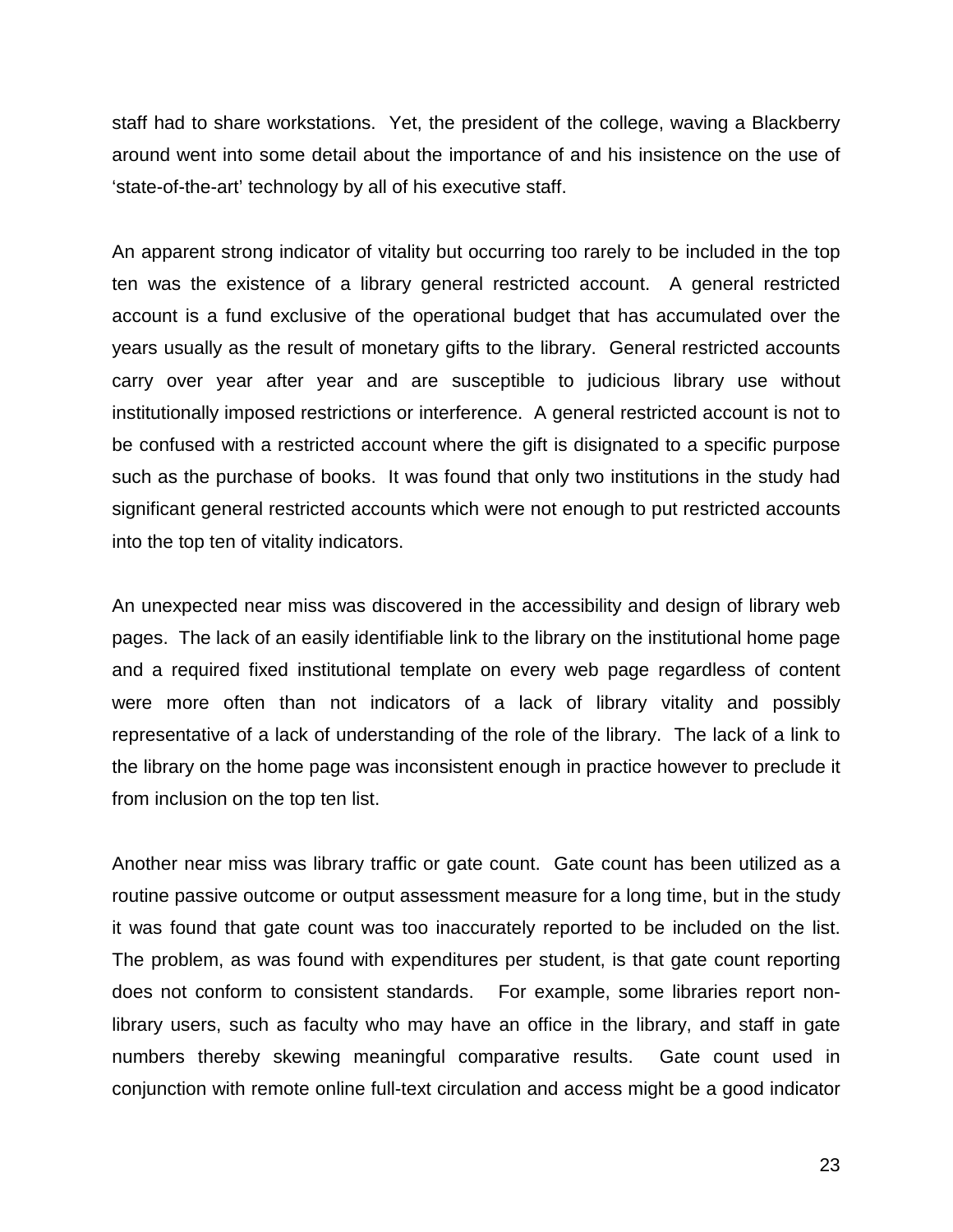of vitality, yet only one library in the study appeared to be tracking both of these numbers with any accuracy.

Within the course of the study it was thought that perhaps a strong positive ratio between select input measures like collection size and select output measures like circulation might be a good indicator of vitality. If high inputs tend to produce high outputs, than the comparative ratio gap between inputs and outputs could potentially be a strong predictor of vitality in smaller libraries with necessarily lower inputs. Once again however, due to disparities in reporting and the quantity of time required for calculating the gap ratio this line of discovery was abandoned as a potential vitality indicator.

A final potential vitality indicator was library pay scale and benefits compared to cross campus or locally competitive job descriptions, pay scale and the cost of living. The thinking is that where pay and benefits are competitive the library was likely to be more vital. Pay may be another promising indicator, but it was one that was impossible to measure within the time constraints of the study.

## **DISCUSSION / RESULTS**

Curiously during the course of the study there were a number of unexpected vitality indicators such as student workers and the appropriation of space that were revealed while other expected indicators did not make the list such as the concept of an information commons, learning outcomes or online database access. Clearly some of the indicators on this list, like the student worker indicator, do not translate well to larger research universities or to public libraries. The smaller academic library may be a more unique and operationally disadvantaged

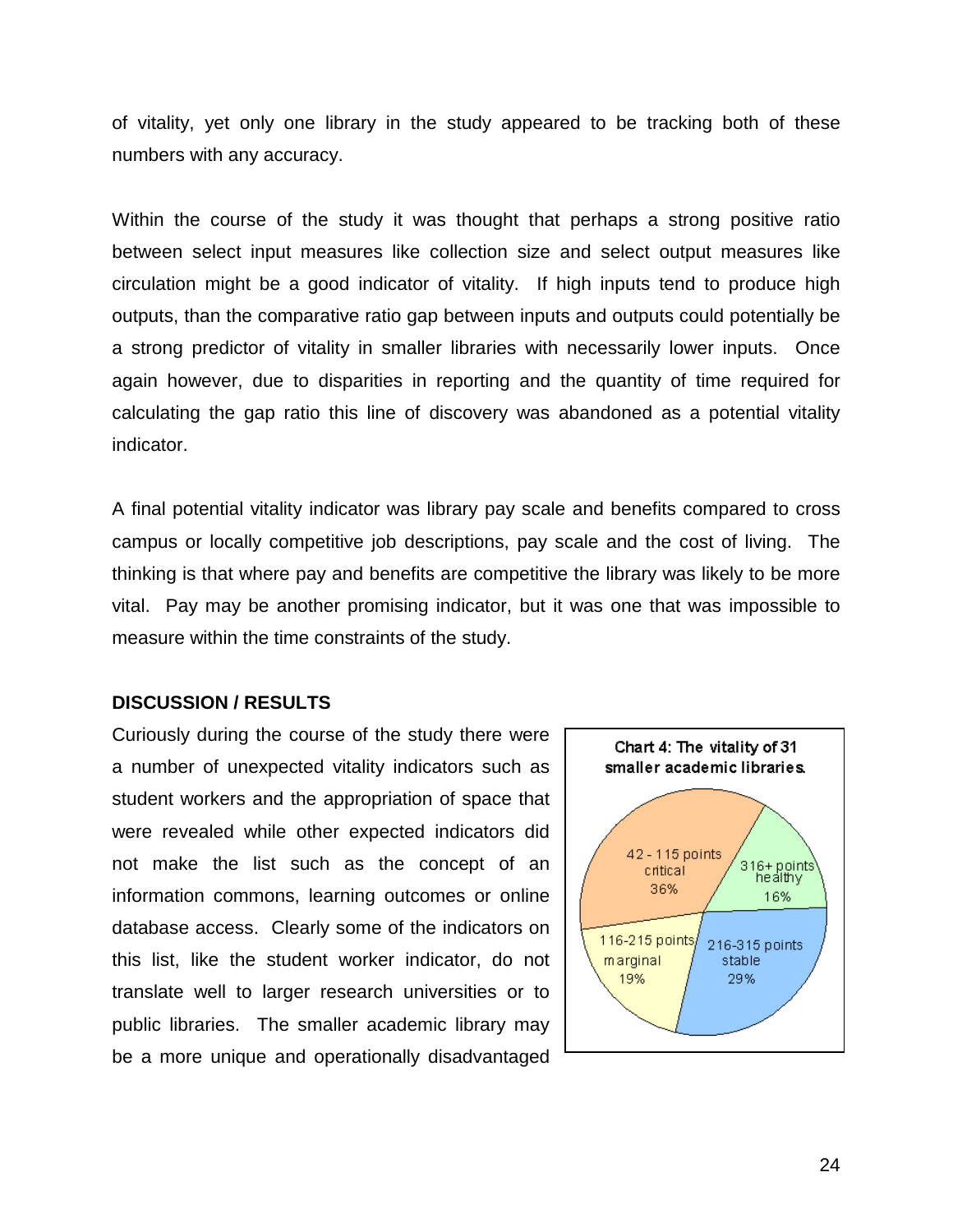type of educational support unit than envisioned by smaller academic institution executives who rhetorically promote value added education at their institutions.

In an attempt to attach quantifiable numbers to the vitality indicators the libraries in the study were each scored on a zero to ten scale, with each vitality indicator given a comparative subjective weight. For instance the indicator of comfort was assigned a weight of 10 for a maximum possible point total of 100 as opposed to the archives indicator which was assigned a weight of 4 for a maximum possible point total of 40. The maximum score on this arbitrary scale is 570.

Given the arbitrary nature of assigning weights and points to indicators, the line of demarcation between the levels of health appeared surprisingly easy to ascertain. The terminal category found in the expenditures indicator was dispensed with in the points scale because despite the sad state of affairs discovered in some libraries, all thirty-one libraries of course still exist and are operating in some fashion.

Using this scale the top scoring library received a total of 470 points. Only six libraries, one public, two private and three community colleges, scored in the upper fiftiethpercentile on the scale (see chart 4). Twenty-two libraries scored less than half the points (235) of the top scoring library. The disparity in point spread may be partially attributable to the fact that some indicators, such as organization structure, tended to be an either/or proposition so the scores for those indicators were often either a 10 or a zero. Five libraries received 316 to 470 points and were rated as healthy. Nine libraries received 216 to 315 points and were rated as stable. Six libraries received 116 to 215 points and were rated marginal. Eleven libraries received 42 to 115 points and were rated to be in critical condition.

On the rating scale the healthy library is a library that is actively growing in importance. A healthy library is one that has sufficient resources and influence available to initiate change, commit to significant professional and staff development, expand services beyond the traditional environment, contribute significantly to the mission of the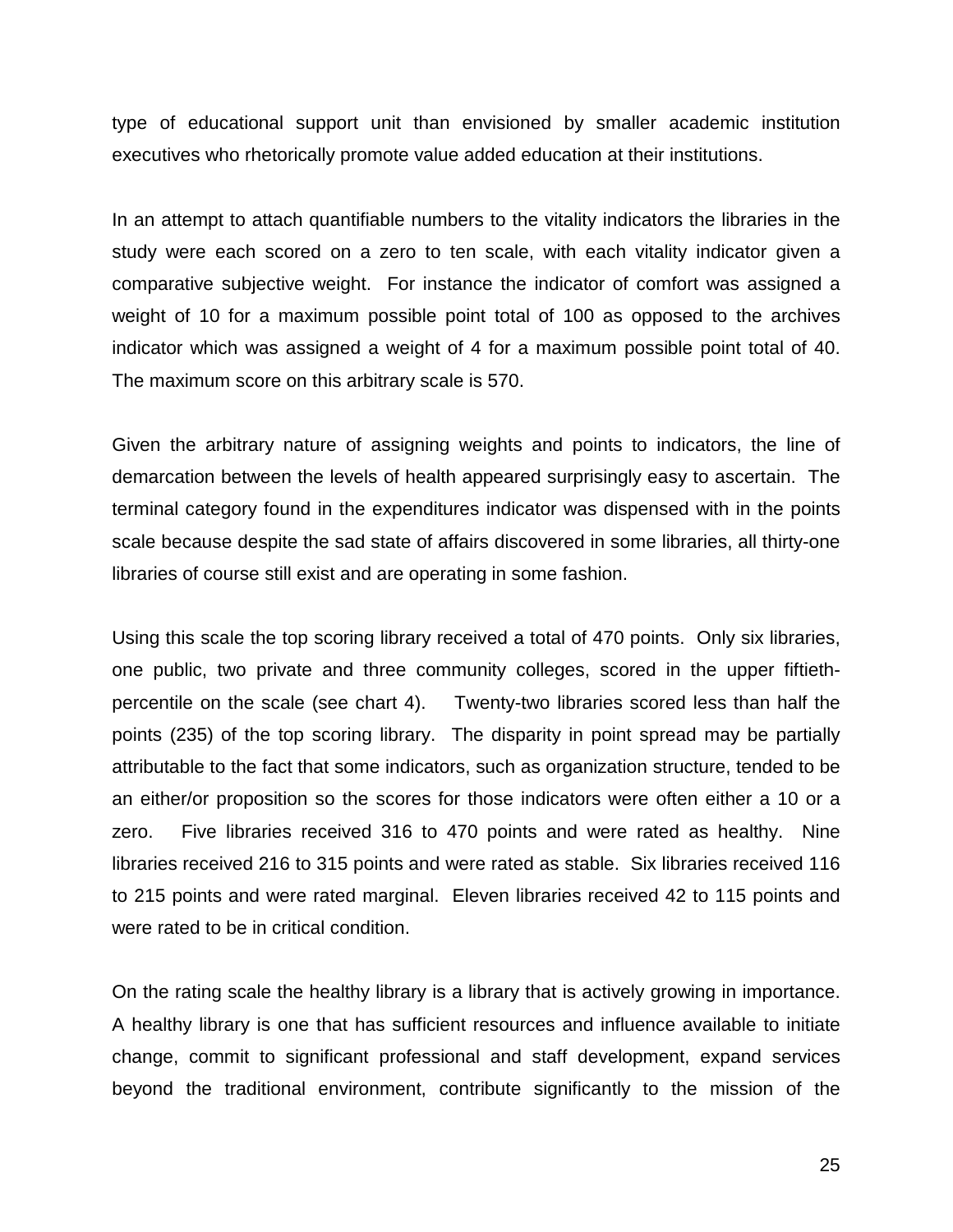institution, and augment learning outcomes. The stable library operates in a reactionary mode. The focus for the stable library is on adjusting adequately to externally imposed change, flat lined budgets, stretching fixed resources to cover curriculum and program changes. Planning and goals in the stable library are usually short term. The stable library pours its energies and reduced resources into maintaining or preserving historically successful services and library functions. The marginal library is in maintenance mode. The marginal library focuses on scrambling to adjust to increasing budget deficiencies and shifting fixed resources to the core functions, for the sake of appearances all existing services are retained to some degree while de-evolution incrementally takes its toll. Year after year the operational maxim is – do more with less. The critical library is in appearance mode. A library in critical condition can appear to be adequately maintaining a select number of core functions, but in reality is slowly unraveling. Select core functions are no longer supported or are being siphoned off into other institutional units. The critical library may even be viewed as a subsidiary of computing services or as a non-academic unit. In applying non-accrediting professional standards whether quantifiable, qualitative or comparative, glaring deficiencies are revealed at every turn. Generally only a divine act can incite demonstrable change – in one such case an aging building historically over capacity, over utilized, and exceptionally shabby was found to be literally sinking into the ground and the building was condemned. Unfortunately, the design for the new building called for a severe reduction in usable square footage despite increasing enrollments, why?

More important than arbitrary scores, the study firmed up the picture of what a vital or healthy smaller academic library looks like. The healthy smaller academic library is one that includes comfortable furnishings; adequate staff work space; ascetic extras such as plenty of natural lighting or an artwork gallery; food; guaranteed purpose built space with room for expansion; required or at least evidence of movement toward required information literacy; direct reporting to the chief academic officer; recent positive change such as a new staff position; a library managed learning commons; the presence of institutionally paid, above minimum wage, 20 hour a week student workers; an adequately staffed reference desk during all open hours; an active archive,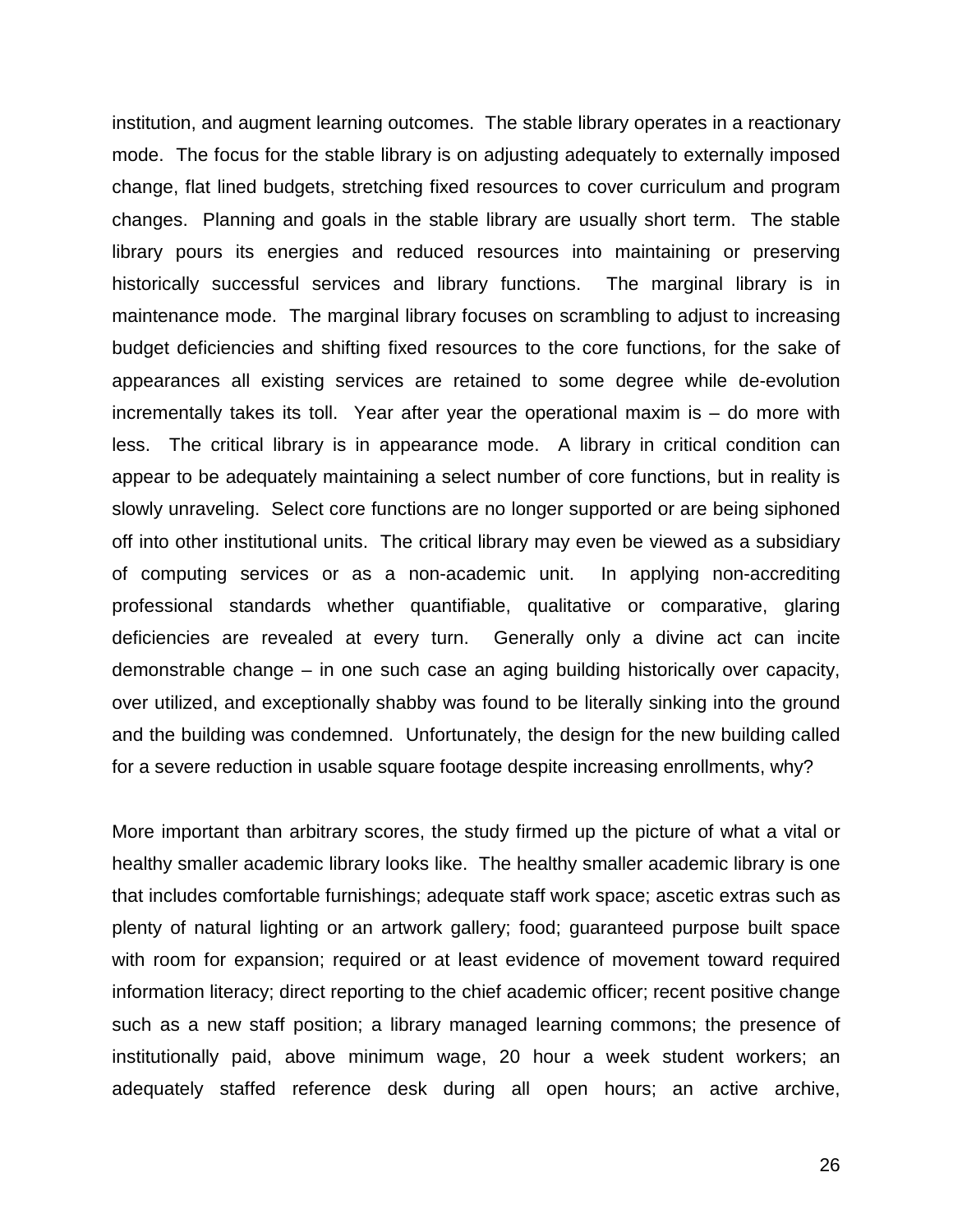expenditures of more than \$330 per FTE student per year; and, a ratio of not less than one FTE staff person per every 300 FTE students.

## **CONCLUSION**

Ferreting out and prioritizing vitality indicators in smaller academic libraries through observational study proved to be relatively easy notwithstanding travel costs. However, use of the indicators to establish the relative health of a library may be problematic without more rigorous empirical based research. Yet the ubiquitous presence of the indicators across the spectrum of libraries in the study does suggest that the relative health of smaller academic libraries can be quickly established by means other than having to carry out detailed, time consuming and often complex critical analyses and outcomes assessment initiatives. As regional accreditation agencies change their rules, such as discontinuing on-site visits and allowing self-assessment, it may not even be necessary to participate in detailed assessment activity. On a more alarming note, the the study seems to suggest that the smaller academic library exerts little influence on the future of higher education and the utilization of technology. Arguably, if the study is predictive of the health of smaller academic libraries than the future of the smaller academic library is ambiguous at best. The critical factor in the health or vitality of the smaller academic library more than anything else appears to devolve upon institution executive dogma rather than on library influence or activity.

## **END NOTES**

\_\_\_\_\_\_\_\_\_\_\_\_\_\_\_\_

Applegate, Rachel. "Charting Academic Library Staffing Data from National Surveys." *College & Research Libraries* 68.1(2007):59-68. Web. 14 June 2008.

Breakstone, Elizabeth. "Librarians Can Look Forward to an Exhilarating Future." *Chronicle of Higher Education* 52.6 (2005): B20. *Academic Search Premier*. Web. 23 May 2008.

Canadian Association of University Business Officers. " *A vision for excellence: University of Victoria 2006/07 5 year capital plan*. Benton Foundation. 1999. 5 Aug 2007.